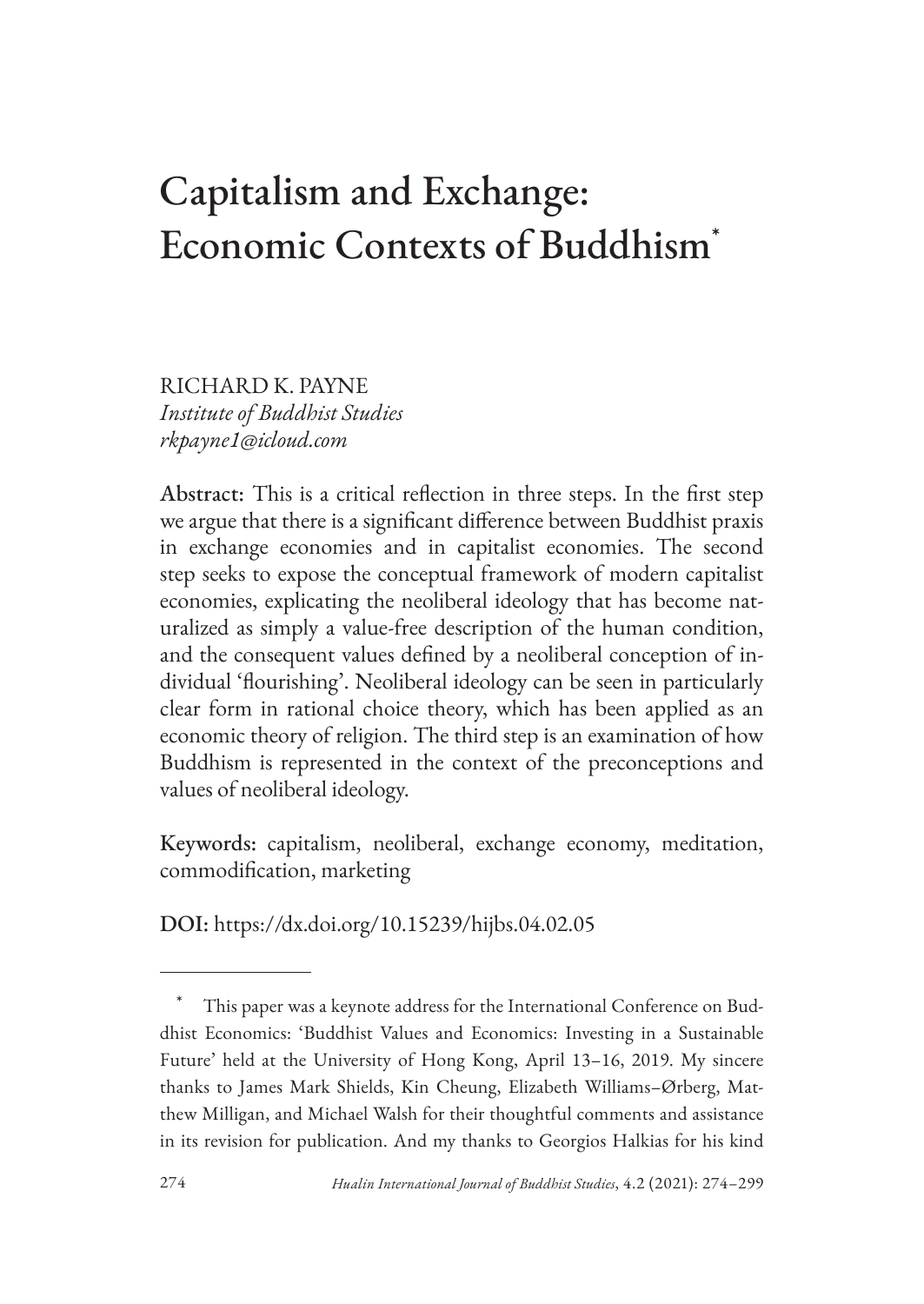#### **Introduction**

Much of what passes for Buddhism in the United States comprises<br>two major components: the doctrinal/ideological claims of Buddhist modernism and the commodification of Buddhism as another form of self-help.<sup>1</sup> Self-help Buddhism involves the appropriation of Buddhist practices as 'technologies of the self', $\alpha$ <sup>2</sup> commodifying those practices and motivating their acquisition as part of a program of the self improving the self. Self-help Buddhism has been criticized for commodifying and marketing fragments of the tradition, thereby distorting the tradition, being inauthentic to the tradition, or misrepresenting the tradition.3

In response to these criticisms some contemporary apologists for self-help Buddhism have claimed that present economic relations are the same as they have always been—that what is happening in the present is no different from how Buddhist practitioners and institutions have been supported since the time of the Buddha. In a blog post addressing the topic of ethics in mindfulness training, prominent mindfulness trainer and researcher Lynette Monteiro says that there is a more important question than the lack of controls over the marketing of mindfulness. That question is, 'Can mindfulness be commodified?' Her response is 'It always was, has been and will be. The exchange of goods for services has been part of every culture no matter whether we dress it up in robes or three-piece suits'.<sup>4</sup> In brief this response is ahistorical and decontextualized, projecting patterns

- King, 'Buddhist Economics'.
- <sup>3</sup> Purser, *McMindfulness*, 81.

invitation to make the keynote address. Obviously, any remaining errors or infelicities are my own.

<sup>1</sup> This usage distinguishes 'Buddhism in the West' from 'Western Buddhism'. By the former I would mean Buddhism in European and American socio-cultural contexts from about the mid-nineteenth century. Western Buddhism is used here to refer to the forms of Buddhism that have developed in those modern contexts.

<sup>4</sup> https://108zenbooks.com/2013/08/02/on-mindfulness-muggles-crying-wolf/, accessed February 27, 2019.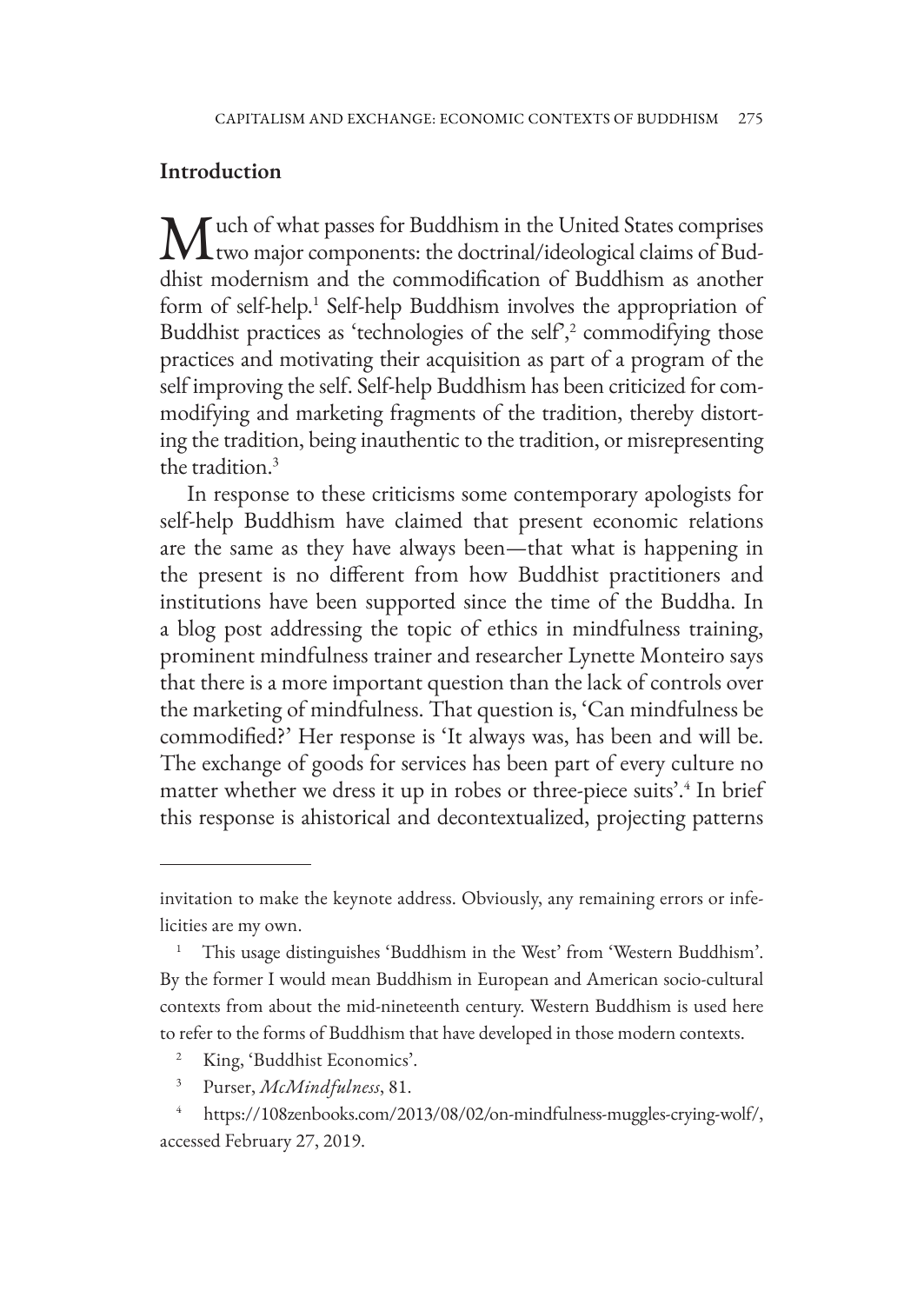of economic relations dating only from the last quarter of the twentieth century back through the entirety of Buddhist history to the time of Śākyamuni. This essay constitutes an extended reflection upon, and rejection of this claim that the present economics of Buddhism is unchanged from the past as imagined by Monteiro.

This is important because the claim that present economic relations are not significantly different from the past naturalizes present economic relations, that is, makes what are social phenomena with histories appear to be simply natural—the way things are and always have been, thereby obscuring the historicality of socio-economic relations. Doing so eliminates consideration of any contrasting economic system, making the effects of capitalist economic and conceptual systems on Buddhist praxis almost impossible to discern. As Steven Stoll in an essay on the history of capitalism says, 'Capitalism obscures every connection to the origins of things. It hides the politics, social relations, and environmental change inherent in how things turn into commodities'.5 The contemporary conceptual system providing social acceptance of capitalist economics is neoliberal ideology—the system of ideas that promotes unconstrained free market capitalism (i.e., laissez-faire) as the best system for individual flourishing. Economists identify different types of capitalism, such as, 'oligarchic capitalism, state–guided capitalism, big-firm capitalism, and entrepreneurial capitalism'.6 Here we are concerned with the conflation of capitalist economics and neoliberal ideology.7

Particularly in the United States, contemporary social structures treat neoliberal ideology as simply an accurate representation of human nature. Naturalized in this way it is, therefore, the framework within which Buddhism exists, alongside all other religious traditions. The hegemonic presumption of neoliberal conceptions is part the modern social order, and in that social order religions are conceived to be voluntary associations contained within secular society. Thus, explicit religious values simply become matters of debate

<sup>5</sup> Stoll, 'A Metabolism of Society'.

Baumol et al., 'The Four Types of Capitalism'.

Vallier, 'Neoliberalism'.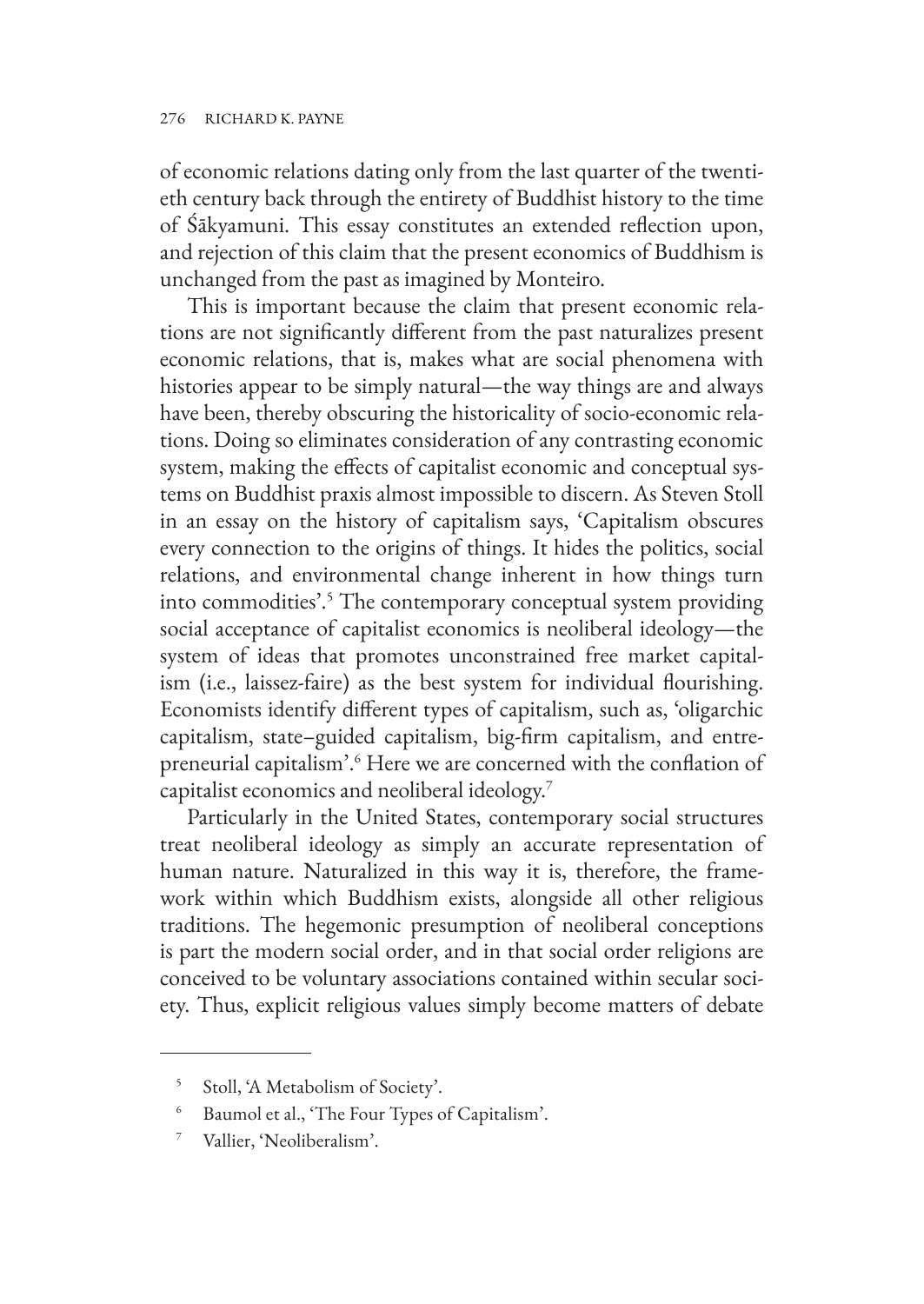between one religion and another, while both are subsumed under the implicit values of the secular social, legal, economic, and political order, which since the mid-twentieth century has increasingly embodied a neoliberal ideology.

## **1. Distinguishing Exchange Economies and Capitalist Economies**

A claim central to this paper is that ignoring the difference between economies of exchange and capitalist economies implicitly naturalizes a neoliberal ideology. The distinction between an exchange economy and a capitalist one that we are making here expands on a distinction made by Stoll, who first makes the point that the social order constituted by capitalism needs to be understood as an 'historical artifact' in order to counter its having been naturalized. He notes that

the most salient feature of commonplace knowledge is that capitalism has no history, or else it has a kind of natural history in which inherent capitalist qualities, shackled for centuries by savage privation and medieval backwardness, awaited the moment of their release.<sup>8</sup>

Stoll argues that while market based exchange is a 'universal practice', it is not the same as capitalism.<sup>9</sup> 'Capitalism is a social system based on the creation of surplus value (what we can call, with some simplification, profit) from the purchase of labor-power. The investment of surplus value is the circuit of capital'.<sup>10</sup> A capitalist economy is distinguished from market based exchange by the cycle of investment, profit, reinvestment, and increasing profit, again reinvested.

For this study we need a category more inclusive than 'market exchange', which is served by the phrase 'exchange economy'.<sup>11</sup> This

<sup>8</sup> Stoll, 'A Metabolism of Society', 370.

<sup>9</sup> Ibid, 372.

<sup>10</sup> Ibid.

<sup>&</sup>lt;sup>11</sup> This is an explicit terminological decision to use the phrase despite the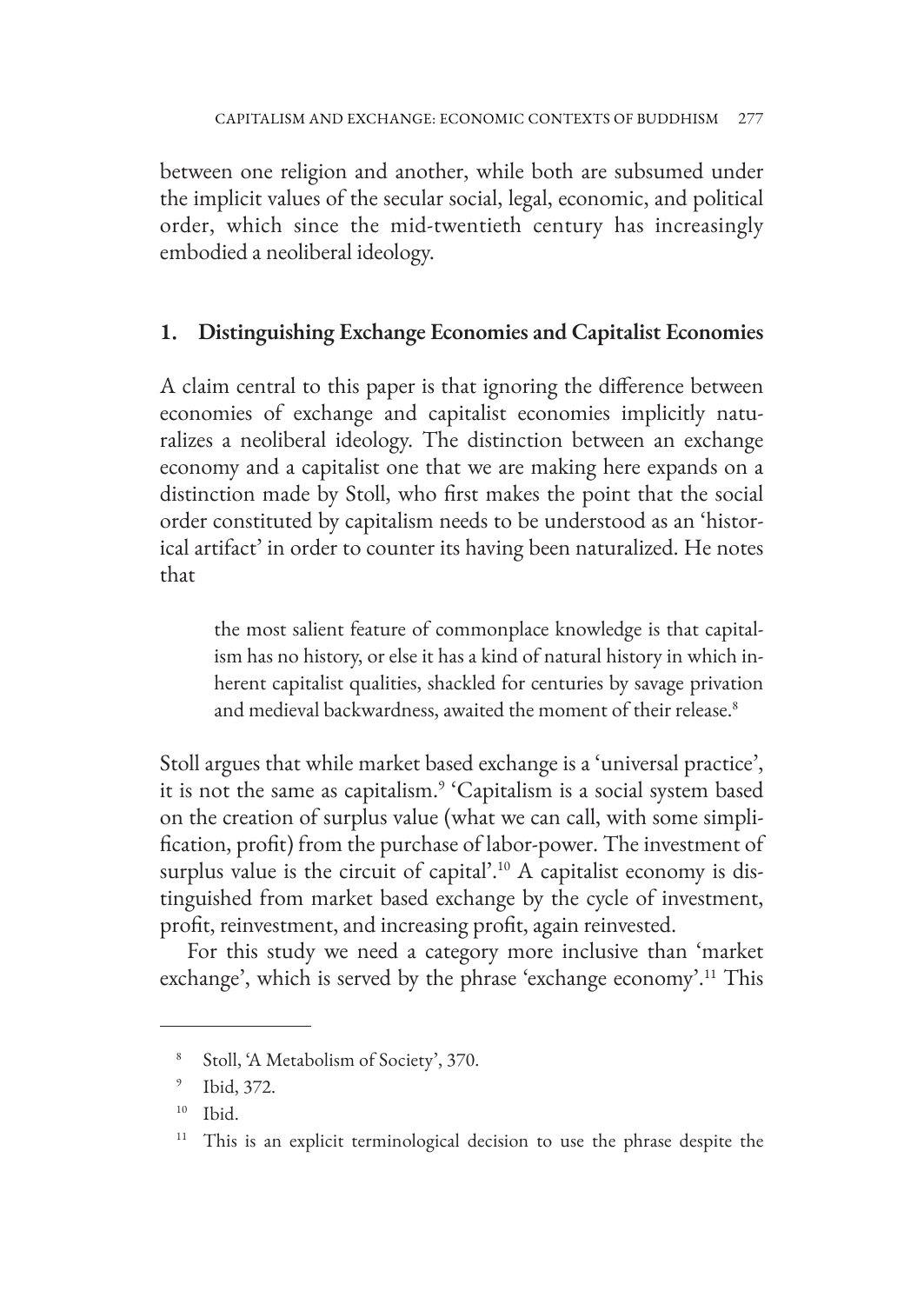more expansive concept allows us to include gift exchanges, such as traditional *dana*, as well as non-capitalist market economies. Although we are here contrasting two economic modalities—exchange economies and capitalist ones—the distinction should not be seen as a simple opposition. The historical development of capitalism seems to have been irregular, neither simply a matter of some set of sharp transitions, nor a smooth, gradual, progressive change.<sup>12</sup> There are also local and regional differences, instead of a single, uniform history of global economic development—just as there are multiple modernities, there are multiple capitalisms.13 The goal here is to identify the important effects of the subsumption of modern Buddhism within neoliberal capitalism.

A paradigmatic example of an economics based on exchange is Michael J. Walsh's study of events at Ayuwang temple (in present day Zhejiang province) during the twelfth century.<sup>14</sup> Walsh identifies a set of six transactions that demonstrate a system of 'transaction exchange [that] formed the foundation of a Buddhist monastic economy in China, an economy of salvation, whereby one could transact objects with a politico–salvific goal in mind'.15 The six transactions exemplify the complexity of tracking exchanges that are not conducted within a money economy, and at the same time demonstrate a

technical definition of 'exchange economy' employed in a subspecialization of microeconomics to identify systems in which there is no production.

<sup>&</sup>lt;sup>12</sup> See Stoll, 'A Metabolism of Society'.

<sup>&</sup>lt;sup>13</sup> We want to note that this essay does not argue that exchange economies are inherently morally superior to systems in which services are purchased. There is a contemporary economic movement that does make this claim, promoting gift– exchange and barter systems as inherently morally superior, usually because they are more face-to-face, rather than being mediated by the impersonal character of money-exchange systems.

<sup>&</sup>lt;sup>14</sup> Another example is provided by the biography of Marpa, the teacher of the well-known Milarepa. Marpa makes two trips to India seeking tantric initiations and training. In both cases, prior to going to India, he spends time gathering gold. The gold is necessary as offerings for Indian gurus.

<sup>15</sup> Walsh, 'The Economics of Salvation', 355.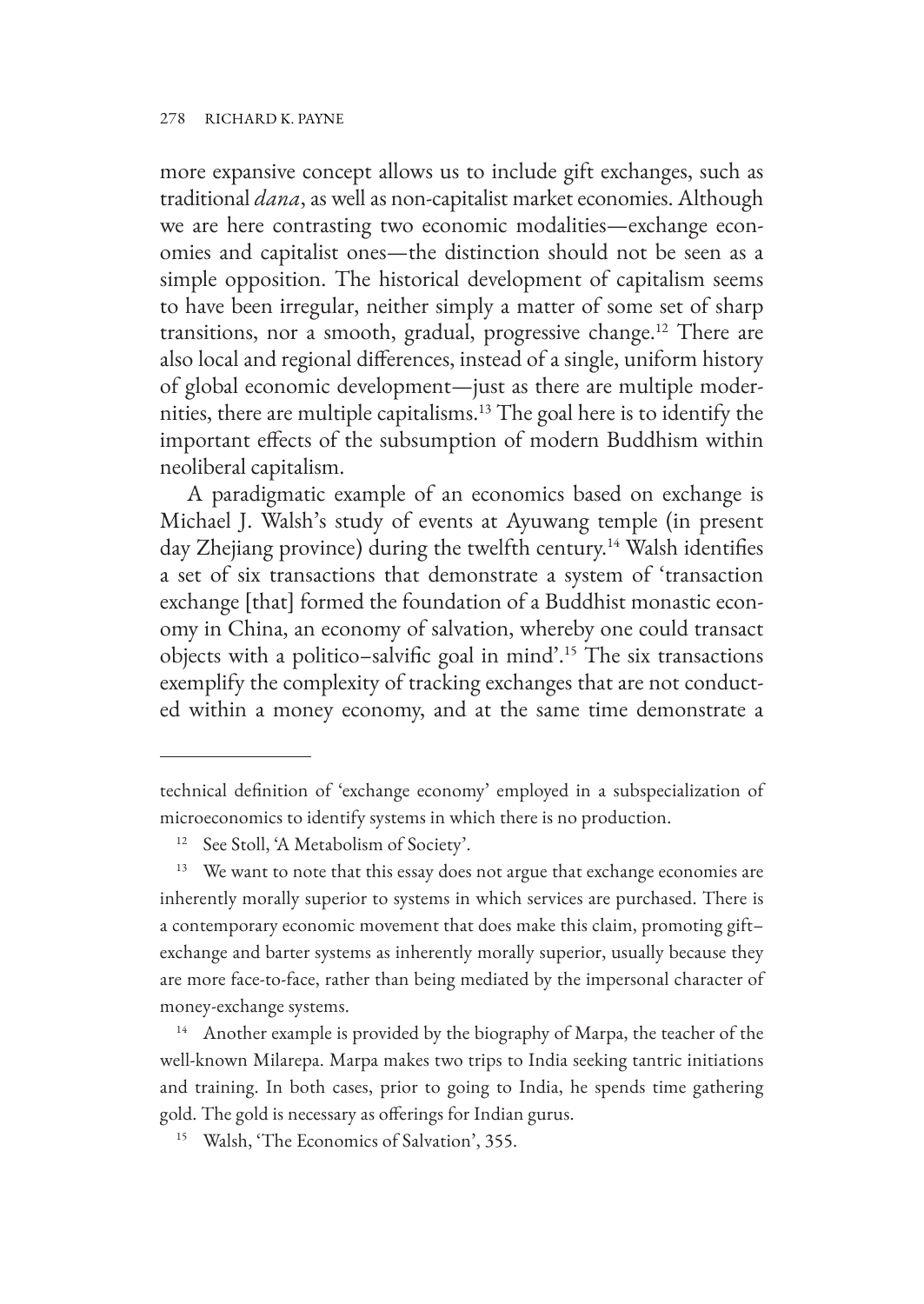mixed economy of exchange and agrarian capitalism. Quoting Walsh at length, the sequence of exchanges is initiated when:

(1) Two emperors donate their calligraphy to a Buddhist monastery; Ayuwang Monastery and the surrounding area flourish as a result and the monastery becomes the protector of the busy port of Mingzhou and indeed the entire region.

(2) An imperial-monastic relationship is outlined.

(3) The monk Deguang prays for the long life of the imperial family.

(4) It is stated that monks should 'repay the emperor's benevolence'.

(5) Deguang 'establishes blessings for all the world and enables them to multiply'.

(6) Land is purchased by a Buddhist monastic institution (the income from the land increases Ayuwang Monastery's capital and represents a comprehensive strategy of the monastery to increase its landholdings).<sup>16</sup>

These six exchanges reveal a mixed economy that includes gift–exchange, a market economy, and in the last item, agrarian capitalism. The calligraphy given by the emperors and the prayers for longevity are marked as gifts. There is, in other words, no explicit contractual agreement—though, of course, gifts do entail obligations—no explicit rate of exchange, and no immediate temporal link between gift and reciprocal gift. In contrast, the last exchange described by Walsh evidences the pattern of capitalist reinvestment—the surplus value (profit) generated being used to expand landholdings.<sup>17</sup>

<sup>16</sup> Ibid.

<sup>&</sup>lt;sup>17</sup> Much of this sequence of exchange can be characterized by what Avner Offer has called an 'economy of regard'. (This is analogous to Pierre Bourdieu's concept of symbolic capital.) Offer also notes 'the persistence of non-market exchange into modern times'. In other words, what we see today is a mixed economy that involves both market and non-market forms of exchange—similar to the kind of mixed economy evident in Walsh's list of transactions. Offer, 'Between the Gift and the Market', 450. '"Symbolic capital" is to be understood as economic or political capital that is disavowed, mis-recognized and thereby recog-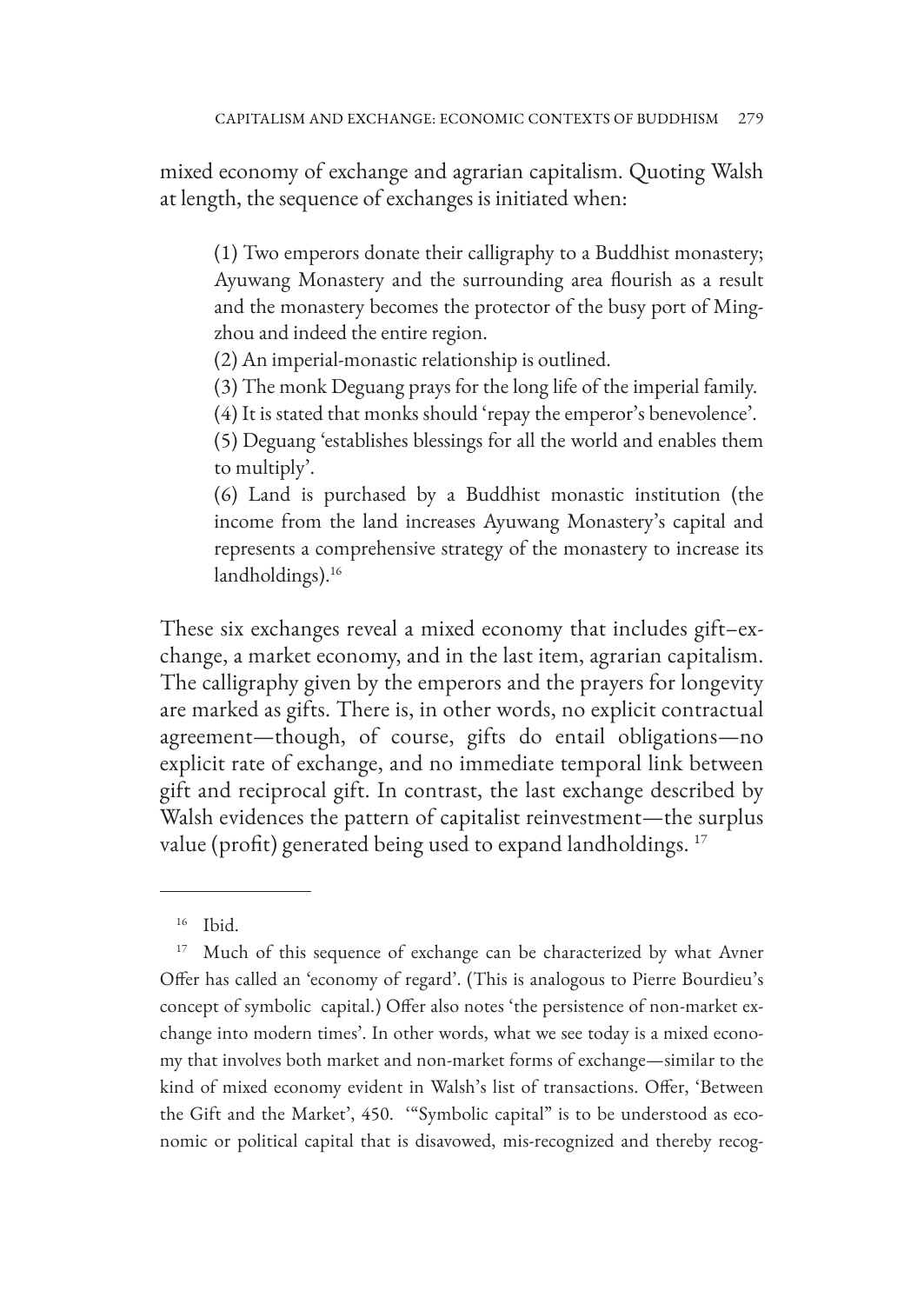Avner Offer gives us a concise characterization of exchanges that makes them different from market based purchases.

Exchange begins with a transfer, for which reciprocity is expected. Reciprocity is usually delayed. Both the value of the reciprocal gesture, and its timing are left to discretion, though often regulated tightly by convention and custom. When the exchange is completed, a new sequence can begin.<sup>18</sup>

In contrast to exchange, the components of capitalism include a 'market economy with private property', which involves 'price incentives and self-interest<sup>'19</sup> together with the cyclic pattern of reinvestment described above. As we saw in some of the exchanges at Ayuwang Monastery detailed by Walsh, an exchange economy lacks two of these components: a market and price incentives. In this case, while the monks may desire to obtain a piece of calligraphy from the emperor, it is not purchased in a market where there are pieces of calligraphy from others that they might choose instead. Nor is there any price incentive—they will not for example choose to obtain a second piece of calligraphy if the price is lower. Although the monastic institution does engage in 'agrarian capitalism', that engagement is still largely within an exchange economy and not a capitalist economy. Rather than a purchase, the exchanges described by Walsh are in some cases—especially the initial exchange—exchanges of gifts.

- Offer, 'Between the Gift and the Market', 451. Emphases in original.
- <sup>19</sup> Krugman, 'The Case for a Mixed Economy'.

nized, hence legitimate, a "credit" which, under certain conditions, and always in the long run, guarantees "economic" profits'. Bourdieu, 'The production of belief', 262. The motivating character of regard in economic thought dates from the work of Adam Smith, and Offer explains the term 'regard' saying 'Personal interaction ranks very high among the sources of satisfaction. It can take many forms: acknowledgement, attention, acceptance, respect, reputation, status, power, intimacy, love, friendship, kinship, sociability. To wrap it all into one term, interaction is driven by the grant and pursuit of *regard*'. Offer, 'Between the Gift and the Market', 451.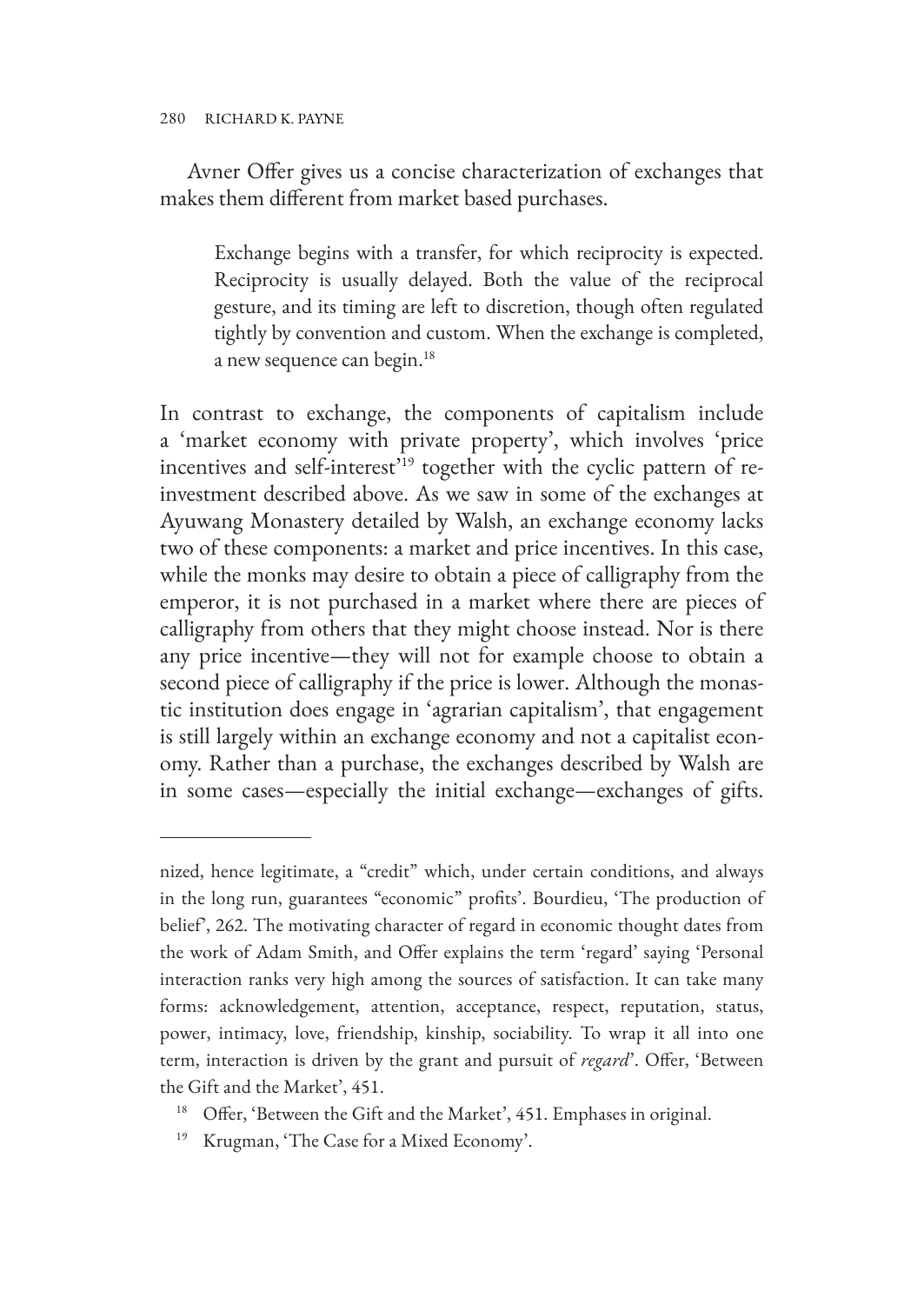There is no clear quid pro quo, instead a donor makes offerings, and the recipient responds. But the items of the exchange are not quantified and identified beforehand. This is one of the significant differences then between an exchange economy and a capitalist one.

## **2. Neoliberal Ideology**

Like any term, 'neoliberal' has a variety of usages, and thus has different meanings depending on who is using it and in what context.<sup>20</sup> The kind relevant to our inquiry here is economic neoliberalism, as distinct from conceptions of a 'hegemonic, globalizing political doctrine',<sup>21</sup> or 'neoliberal institutionalism' (regimes of ad hoc international problem-solving institutions).<sup>22</sup> Philip Cerny says that economic neoliberalism

is the assertion that the economic market should form the core institution or ordering/organizing mechanism of modern—capitalist—societies, and that both domestic and international politics are—and should be—increasingly concerned not only with helping markets to work freely (and therefore, in theory, efficiently) but also with making markets work well through pro-competitive regulation, preventing and/or compensating for market failure, etc. In this sense, neoliberalism, like classical liberalism before it, is essentially a normative/prescriptive doctrine and discourse, a framework for formulating and implementing public policy at both the international and domestic levels. Unlike classical liberalism, however, it is not assumed that markets necessarily work in an efficient, spontaneous and automatic—self-regulating—manner unless they are strongly embedded in promarket rules, institutions and politics.<sup>23</sup>

<sup>&</sup>lt;sup>20</sup> Cerny, 'Embedding Neoliberalism'.

<sup>21</sup> Ibid, 9.

<sup>22</sup> Ibid, 8.

<sup>23</sup> Ibid, 10.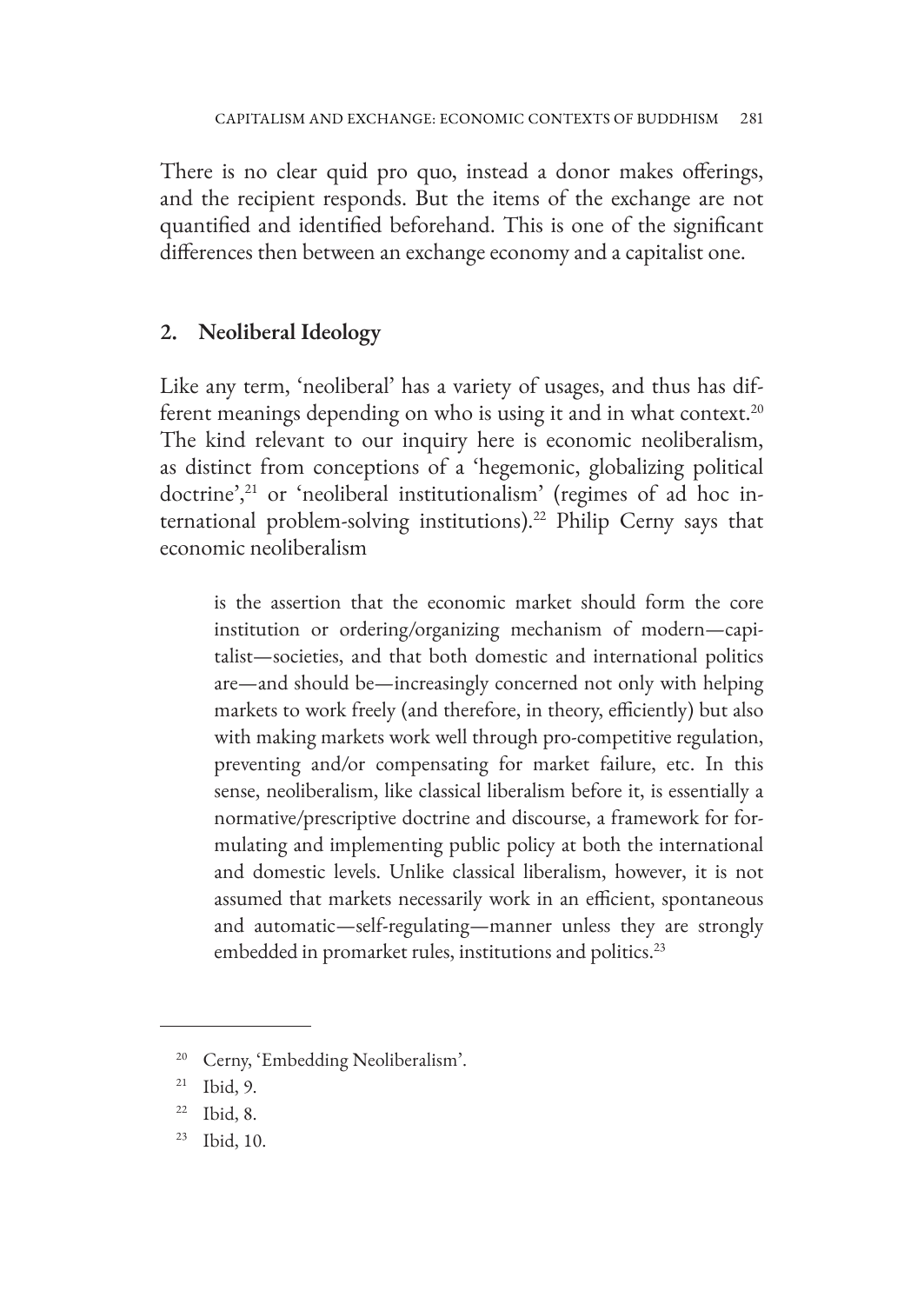Thus, since government is necessary to enforce promarket policies, the libertarian rhetoric of opposition to government of any kind is a discursive sleight of hand, hypocritically concealing commitment to a particular kind of governance. The sole focus on the market leads to a normative and prescriptive conception that the goal of society is to make the market work well. Rather than providing a counter-balance to extremes of the market, government is subsumed into serving the market.<sup>24</sup> Competition becomes the sole way in which human interactions can be conceived, and even cooperation is cast as a strategy in what is fundamentally a competitive world. As Jan Rehman explains, 'Proclaiming 'individual freedom', neoliberalism proposes to bring all human actions and desires into the domain of the market, since it considers market-exchange to be an 'ethic in itself', capable of substituting for all previously held ethical beliefs'.25

## **3. Naturalizing Neoliberalism: Rational Choice Theory**

Originating from economics, rational choice theory 'argues that many aspects of human behaviour can best be understood as motivated by the desire to maximize benefits at least cost'.<sup>26</sup> Having been largely naturalized in the United States, neoliberal ways of thinking about meaningful human existence in society and the world are taken for granted as simply reality, and actions in accord with those ideas are considered simply pragmatically optimal. Referencing an explanation offered by Bob Jessop, Roger Keil summarizes Jessop's explanation of this naturalization of neoliberalism saying,

Jessop has explained that there has been an 'ecological dominance' of neoliberalism, that is, the predominance of neoliberal ideology in all areas of social life. This leads, as Jessop notes, to an increased

<sup>24</sup> Rehman, *Theories of Ideology*, 272–273.

<sup>25</sup> Ibid, 272.

<sup>&</sup>lt;sup>26</sup> Hamilton, 'Rational Choice Theory', 116.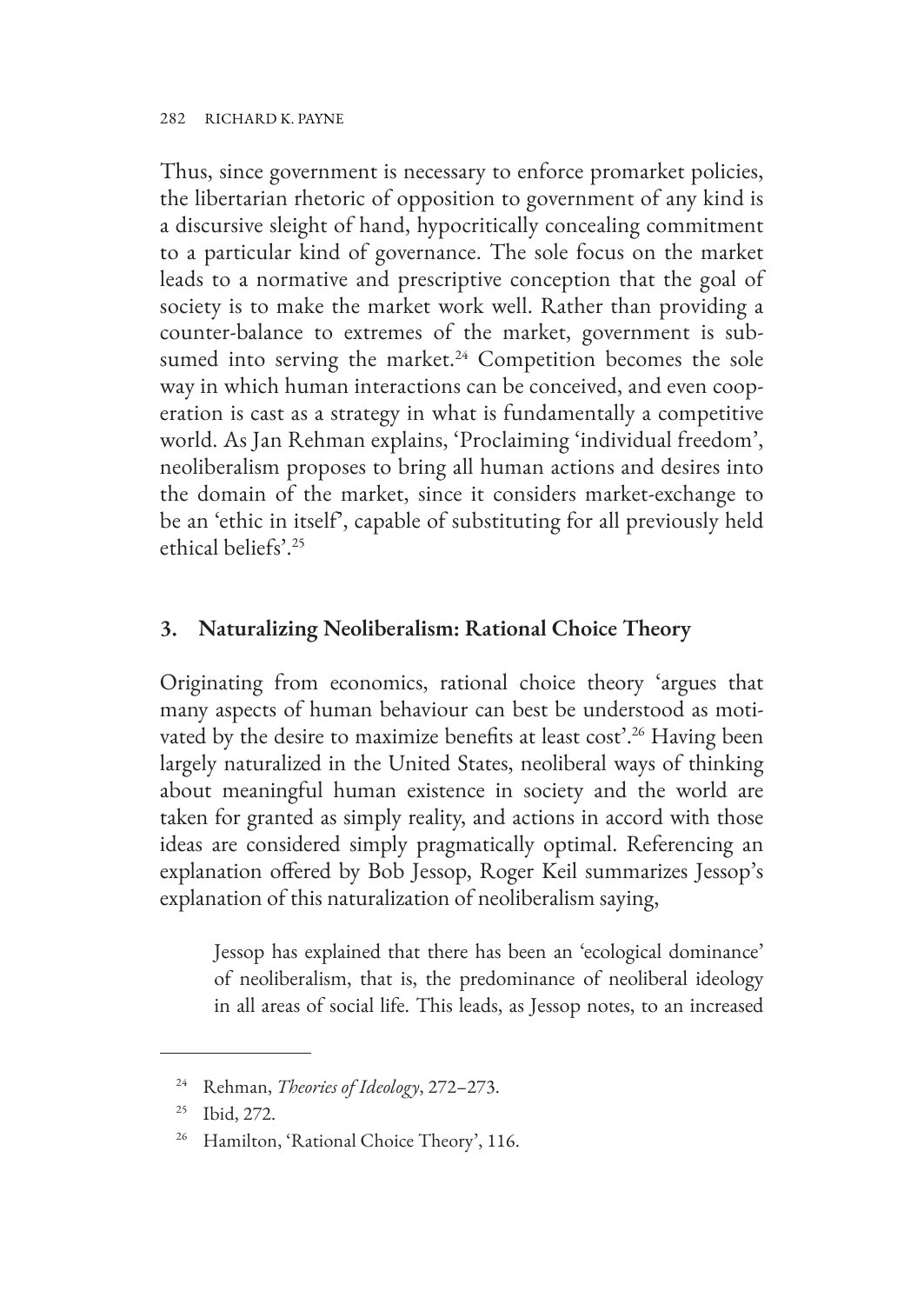intensity of capital accumulation processes, a reinforcement of exchange-value-oriented activities, general liberalization, the strengthening of the coercive power of competition and a reinforcement of shareholder value in the economy. The entire society, even nature must now be competitive.27

Like all theories, economic theories begin with some set of assumptions, that is, axioms, and consequently, 'economic theories are not natural laws'.28 It is important to highlight this as a counter to the naturalization of neoliberal ideology in contemporary society. In the case of economics, the assumptions have to do with the way that humans act, and their motivations—though only in a collective or statistical sense as the rational behavior of a market. For the mainstream of economic theorizing in modern market economies, the 'common idea is that of the utility–maximizing autonomous individual'.29 More fully, the assumption is made that

people always seek rewards. In doing so, they act in their own self-interest. They maximize profits and avoid costs. They have stable preferences with which they evaluate rewards; their resources are scarce. The resulting behavior is then called rational, and this rationality is predictable.30

Rational choice theory formalizes this economic conception of human decision-making, such that it is axiomatic that the primary motivation for an action is maximizing benefits, while minimizing risks and costs.31

<sup>30</sup> Ibid, 117.

<sup>27</sup> Keil, 'The Urban Politics of roll-with-it Neoliberalization', 232. Citation to Jessop, 'The crises of neoliberalism, neo-neoliberalism and post-neo-liberalism'.

<sup>28</sup> Seele & Zapf, 'Economics', 116.

<sup>29</sup> Ibid, 115.

Rachel Briggs has pointed out that this way of thinking in terms of benefits versus risks/costs can be understood as a unified conception of utility: 'the utility of an outcome measures the extent to which that outcome is preferred, or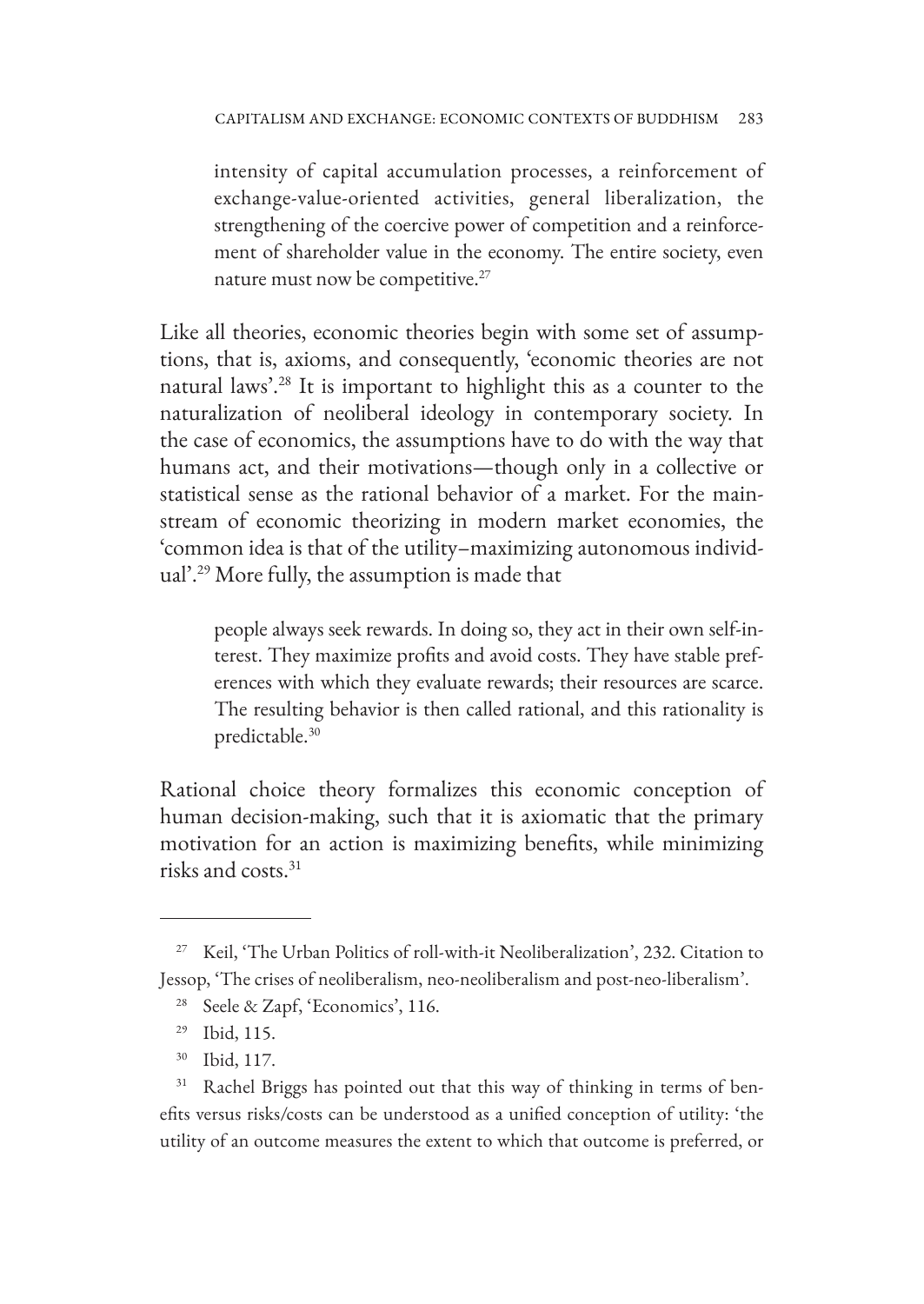It is important to note that the truth of the axioms of rational choice theory (or any other hypothetico-deductive system) is not demonstrated, but simply asserted as (obviously) true. By applying certain logical operations to the axioms, deductions are said to follow from them. If the axioms are true, and the logical operations applied properly, then the conclusions deduced will also be true, and can in turn be used for further deductions. However, if the axioms are not true, then even if the logical operations are applied correctly, the truth of the conclusion does not follow. Because the axioms function as foundational assumptions, it is with these that any significant differences between conceptions of the human condition in neo-liberal capitalism and Buddhism will become evident.

Fundamental to the scope of rational choice theory is the fact of limits to choice. According to a recent expression of rational choice theory , 'within the limits of their information and understanding, restricted by available options, guided by their preferences and tastes, humans attempt to make rational choices'.<sup>32</sup> In other words, the theory acknowledges that rational choices are constrained by two non-rational factors—contingent factors of available options, and non-rational preferences and tastes.

Further, rational choice theory is grounded in an abstract model of the individual as a rational actor, isolated and autonomous in his/ her decision-making.<sup>33</sup> Foundational, then, to this abstract model

preferable, to the alternatives', i.e., other possible outcomes. Briggs, 'Normative Theories of Rational Choice', 1.

<sup>32</sup> Stark & Finke, *A Theory of Religion*, 65, quoted from Hamilton, 'Rational Choice Theory', 117.

<sup>&</sup>lt;sup>33</sup> The abstract character of the individual here results from moving from an economics focused on the statistical rationality of the market to projecting that behavior onto individuals. This brings into focus the difference between the statistical approach rational choice theory inherits from economics and the interest in individual religious lives. 'On the eve of the twentieth century, economics had adopted its model of human rationality. For one thing, an image of the rational agent provided an anchor to understand how the actions of countless individuals made the market itself rational'.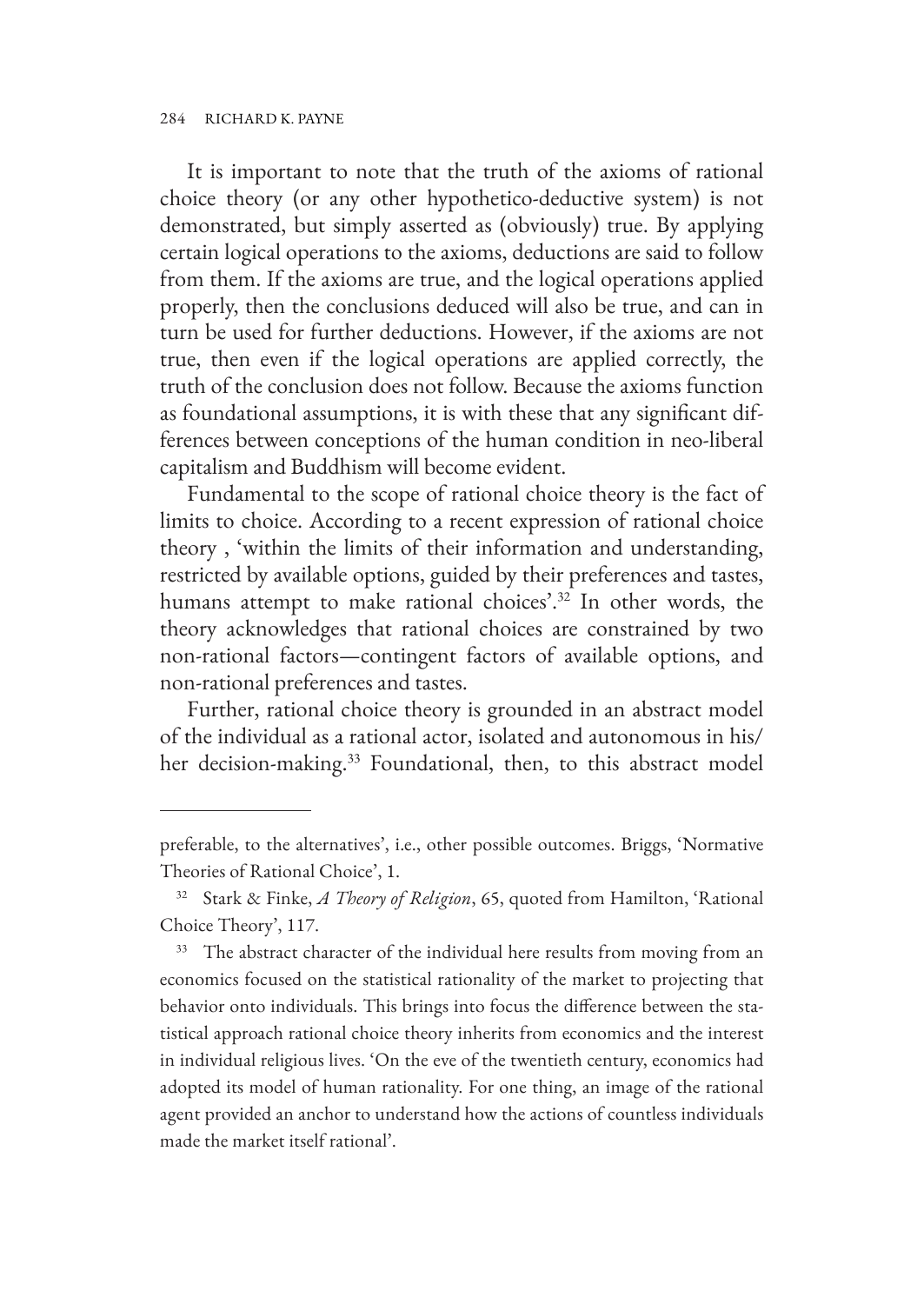of an autonomous rational decision-maker is a particular definition of rationality.34 Grounded in its economic conception, rationality is understood as acting so as to 'maximize net benefits'.35 The converse of this is that any action that does not maximize net benefits is irrational.36 Perhaps the most systematic application of rational choice theory to religion has been the work of Rodney Stark and William Sims Bainbridge.<sup>37</sup> The goal of their project was to demonstrate that such apparently irrational actions as ones motivated by religion are actually part of a system in which there are symbolic benefits (what they call compensators) to be gained, and that therefore, religion can be explained by rational choice theory.<sup>38</sup>

Another key axiom of rational choice theory of religion has to do with the nature of religion as such. Religion is codified in terms of motivating desires and means of fulfillment that are fundamentally irrational. As Malcolm Hamilton notes, some rewards

often those most intensely desired, such as immortality, are unobtainable in this world. Humans tend to accept explanations of how

<sup>&</sup>lt;sup>34</sup> This understanding of 'rationality' is carefully theorized and distinct from more common usages of rational, such as that claimed by many Buddhist modernists as marking their version of Buddhism in contrast to the superstitious character of 'traditional' Buddhism—rational:superstitious::modern:traditional.

Hamilton, 'Rational Choice Theory', 117.

<sup>&</sup>lt;sup>36</sup> We note that there is a curious slippage of terminology that is revealing of a fundamental ambiguity within the theory. That slippage is from 'benefits' to 'rewards'. (both of these terms are vague, and need references to define.) To my ear that shift of terminology suggests a background influence of Skinnerian behaviorism, and implies a kind of automaticity, one that in fact contrasts with the sense of active, rational agency supposedly implied by the very phrase 'rational choice'.

<sup>37</sup> Hamilton, 'Rational Choice Theory'.

<sup>38</sup> Specifically, Stark & Bainbridge, *A Theory of Religion*. The application of rational choice theory to religion is perhaps, therefore, part of an ongoing effort (see Mary Douglas) to give a rational explanation for the apparently irrational aspects of religion.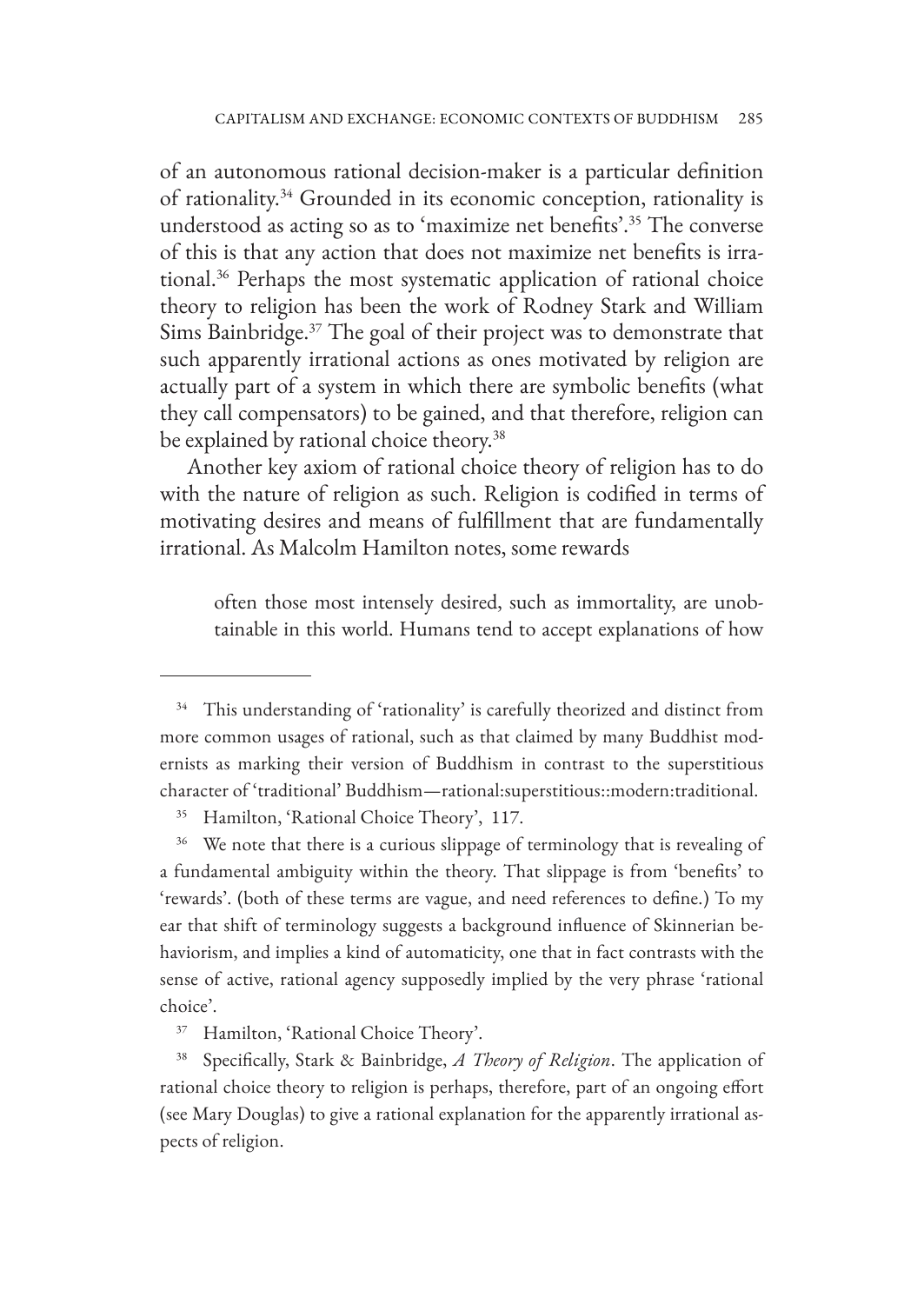such general and difficult-to-obtain rewards may be obtained which state that this is possible in an afterlife or in some non-verifiable context. This is where religion comes into the picture.<sup>39</sup>

Given this way of conceptualizing human motivation, the theory is one-directional, that is, it does not consider how such desires are formed. Instead such desires are simply taken as given.<sup>40</sup>

In her analysis Rachel Briggs indicates that rational choice theory (identified below as 'expected utility theory') has three different forms: descriptive, predictive and normative.

In classical economics, expected utility theory is often used as a descriptive theory—that is, a theory of how people do make decisions—or as a predictive theory—that is, a theory that, while it may not accurately model the psychological mechanisms of decision-making, correctly predicts people's choices.<sup>41</sup>

Rational choice theory is not limited to such scientific applications, however. Briggs points out that it has been extended by some theorists into a normative ethics, 'that is, a theory of how people should make decisions'.42 However, as noted above, rational choice theory's origin in economics has to do with market behavior, that is collectivities, not individual behavior.

In contrast to the hypothetico-deductive character of rational choice theory, Nancy Ammerman emphasizes the narrative quality of ordinary daily engagement with religion. She points out the rich

<sup>39</sup> Hamilton, 'Rational Choice Theory', 117.

This conception of desires as givens, and in that sense fixed and universal, becomes naturalized by some theorists as the idea that there are certain 'religious needs'. Such 'religious needs' are offered as explanatory, as for example, motivating the acquisition of religious products in the way that the need for food motivates the acquisition of groceries. I find this theory of 'religious needs' highly problematic.

<sup>41</sup> Briggs, 'Normative Theories of Rational Choice', 1.

<sup>42</sup> Ibid.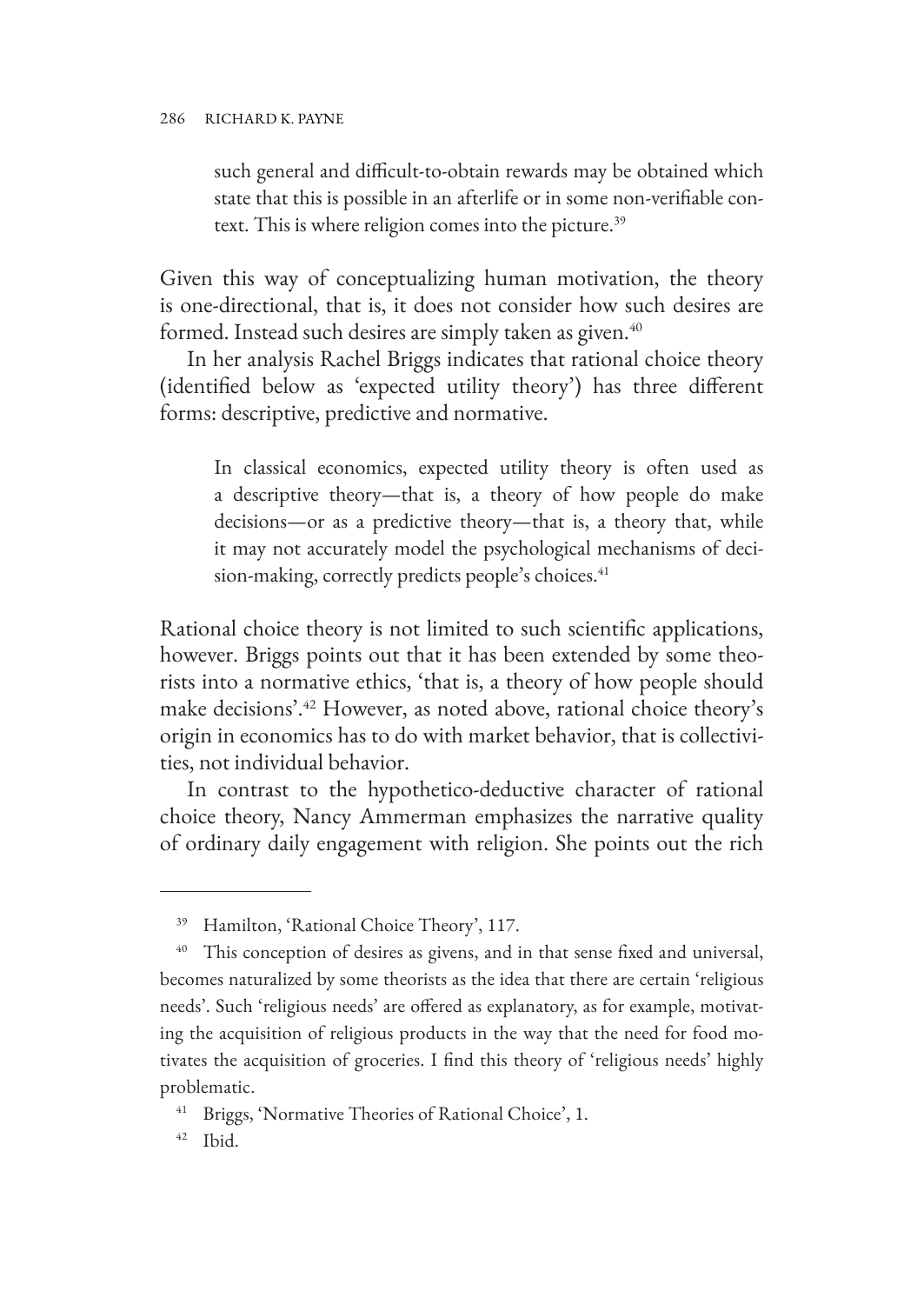complexity of actual lived religion, as opposed to the abstraction of a rational agent's choice as theorized by rational choice theory.

Recognizing the narrative quality of religious action makes clear just how impoverished rational choice assumptions are. Human action and relationships of all sorts—religious and otherwise—are about a great deal more than maximizing rewards. The relationship between human and divine is sometimes oriented toward meaning, sometimes toward belonging, sometimes toward desired rewards, sometimes toward communion (or relationship), sometimes toward ecstasy, and sometimes toward moral guidance. Attempts to explain religious action that eliminate that human complexity may explain nothing at all.<sup>43</sup>

Rational choice theory is a highly systematized, explicit version of neoliberal ideology. It allows us, therefore, a means of clearly identifying the underlying presuppostions of neoliberal ideology. Those presuppositions involve a representation of human existence as a matter of (1) individual agents making (2) rational decisions within (3) the limits of (3a) available options and (3b) existing preferences so as to (4) maximize (4a) actual benefits or (4b) imaginal compensators for (5) either (5a) least expenditure of their own effort or (5b) at the least risk of loss. Deriving from economic theory, this is a representation not of particular individuals, but rather of statistical behavior of individuals in a collectivity. It is an explanation of social events, not individual decisions—despite the sometimes misleading language used in some descriptions of rational choice theory. There are distinct differences between this view, particularly when (mis-) understood as describing actual persons, and Buddhist conceptions of personhood. The next section examines how the cultural context of neoliberal ideology within which contemporary Buddhism exists, enmeshed in capitalist economies, has contributed to some representations of Buddhism in contemporary circulation.

<sup>43</sup> Ammerman, 'Studying Everyday Religion', 227.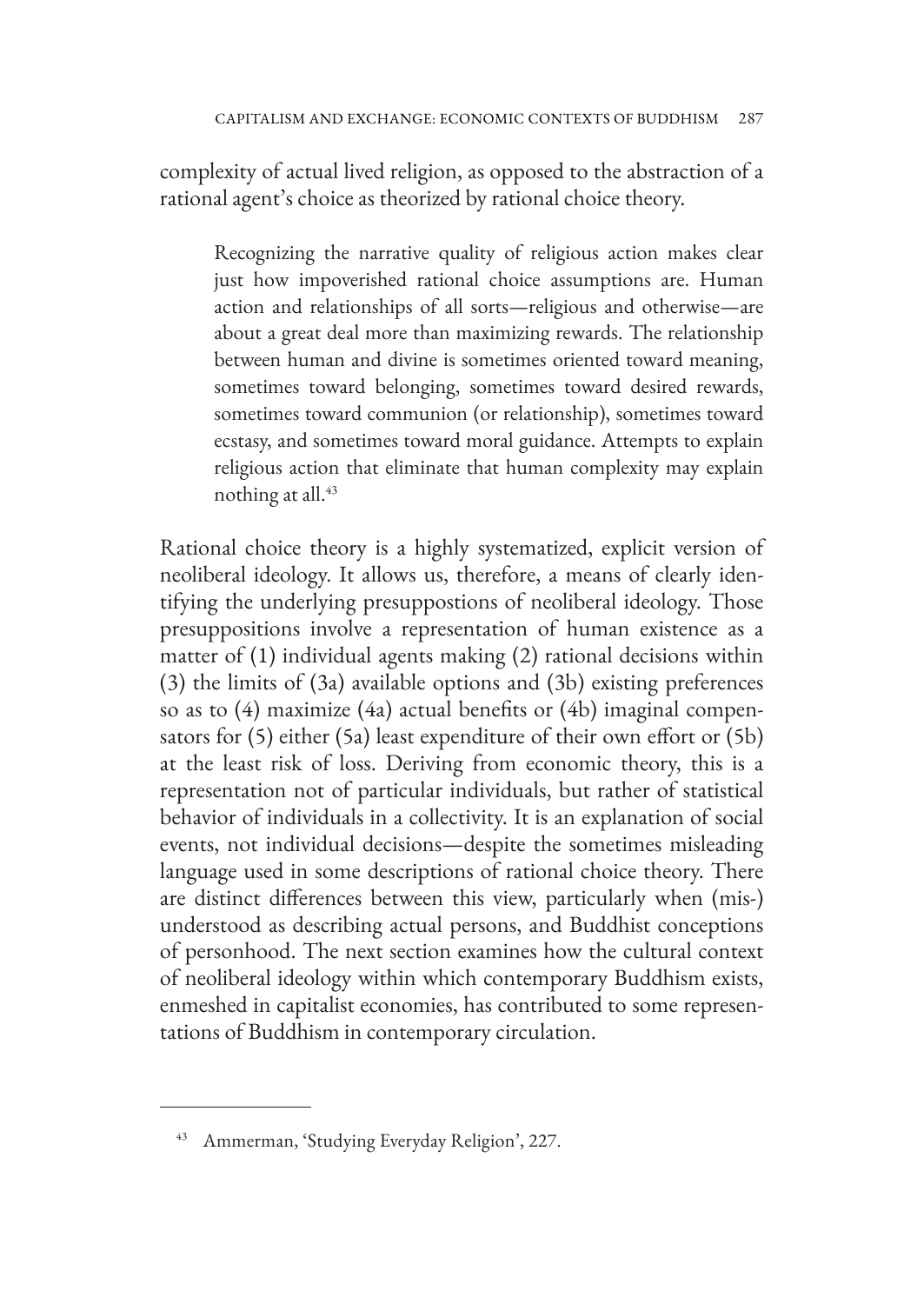## **4. Neoliberal Representations of Contemporary Buddhism**

Adapting the representation of Buddhism to fit neoliberal ideology involves harmonizing the two, that is, recasting both how Buddhism and capitalism are represented so that they are in accord with one another.44 One prominent example of this kind of harmonizing is the recasting of Buddhism from one modern representation, Schopenhauer's pessimistic interpretation of Buddhism, to another modern representation, the religion of 'happy happy'.45

In addition to harmonizing with neo-liberal ideology in this way, there is the issue of where the focus of attention lies regarding agency and the possibility of changing the capitalist economic framework. Frequently, it seems that projects in 'Buddhist Economics' accept a neo-liberal focus on individual actions as the sole locus of ethical judgement.<sup>46</sup> James Mark Shields has called attention to the limits of popular economic recommendations, referring to 'blandishments to upright wealth generation for lay Buddhists'. These recommendations 'assume a relatively simple economic system, one that barely extends beyond the individual and her immediate environs, and—as a natural consequence—are focused entirely upon individual deci-

<sup>&</sup>lt;sup>44</sup> Although the situation we are considering here differs, Walter Benjamin's highlighting of the importance of such ideological harmonizing is mutatis mutandis, relevant. Benjamin noted that 'The ideologies of the rulers are by their nature more changeable than the ideas of the oppressed. For not only must they, like the ideas of the latter, adapt each time to the situation of social conflict, but they must glorify that situation as fundamentally harmonious' (Benjamin, *The Arcades Project*, 364; Quoted from Jeffries, *Grand Hotel Abyss*, 177). Rather than rulers, the application here is to the promoters of self-help Buddhism who actively work to recast their product for contemporary consumption.

<sup>&</sup>lt;sup>45</sup> Although this representation of Buddhism is increasingly common, it seems that more serious Buddhist teachers attempt to subvert a superficial, ego-centered reading of happiness by distinguishing between short-term happiness that may further enmesh one in suffering, and 'true happiness', which follows from abandoning clinging.

<sup>46</sup> Payne, 'Review of Laszlo Zsolnai'.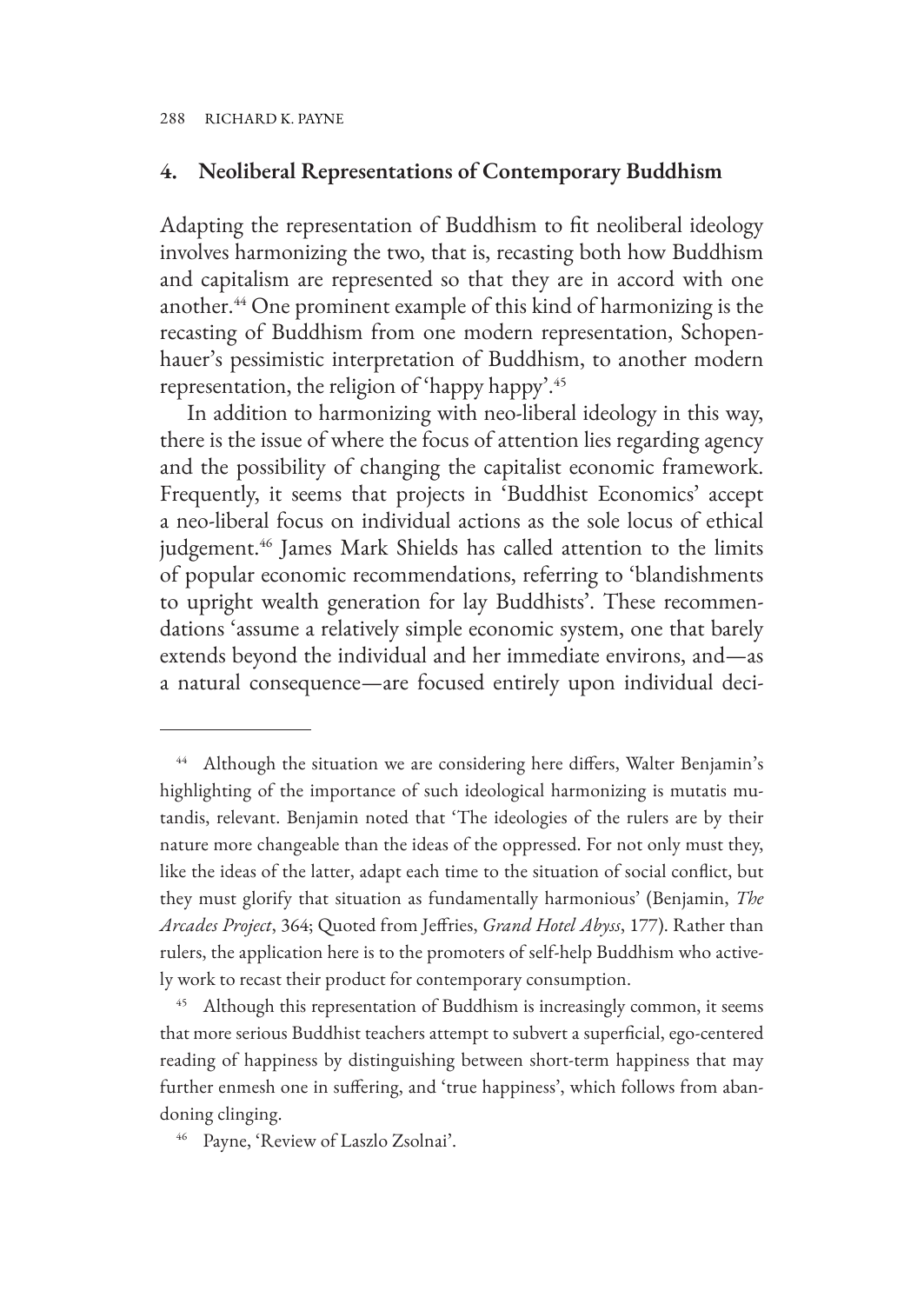sion-making (and karma) rather than social or systemic issues, i.e., the mode of acquisition and use of wealth rather than the justice of its distribution'.47 In other words, under this implicitly neo-liberal interpretation of Buddhist ethics, it is only the individual who has agency, and therefore individual decisions and actions are the sole means of making change. For example, if the advice to recycle your cans and bottles is exclusive of other approaches to change, then it implicitly precludes attempts to change the societal conditions of economic relations, such as for example legislation that would institute a carbon tax. With its focus on the individual, instead of the organizational or the social, harmonizing supports the emphasis on 'inner, spiritual transformation' common to much of 'Buddhist economics'.

Shields traces the origin of this approach to E.F. Schumacher, $48$ of whom he says, 'Schumacher's critique fails to question the fundamental framework of the capitalist economic system itself, instead relying on some form of Buddhist moral/spiritual wisdom as a balm to the dehumanizing tendencies of that system'.<sup>49</sup> Many contemporary examples of Buddhist economics similarly employ a strategy of harmonizing, claiming that Buddhism can make positive changes within the framework of neo-liberal capitalism. The first and second examples we examine next engage in just this kind of harmonizing rhetoric.

Distinct from what is effectively 'mainstream Buddhist economics', however, are some cases that go further than suggestions about how to improve the system of neo-liberal capitalism through the application of Buddhist ideas. That 'further' is an active interpretation of Buddhist thought as cohering with or identical with neo-liberal capitalist ideology. The third and fourth examples examined below are instances equating Buddhism with neo-liberal capitalism.

<sup>47</sup> Shields, 'Buddhist Economics', 411.

<sup>48</sup> Schumacher, *Small is Beautiful*, remains widely influential in the discourse of Buddhist economics.

Shields, 'Buddhist Economics', 418.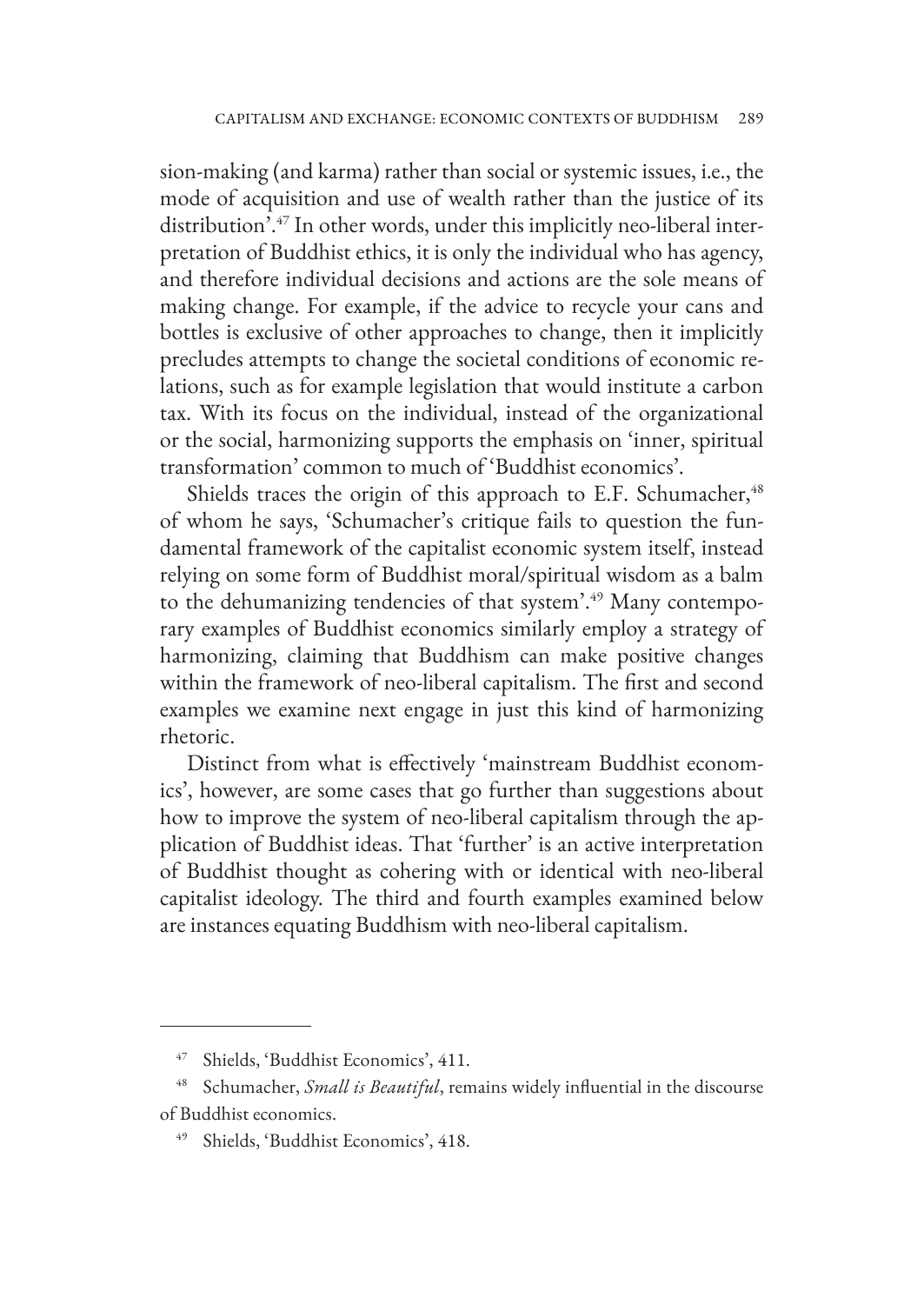# 4.1. A Kinder, Gentler Capitalism: Buddhism as Moderating Capitalism

In a blogpost titled 'Buddhist Capitalism' Charles H. Green argues that contemporary models of capitalism, what he calls 'capitalism-as-competition', are fundamentally unethical.<sup>50</sup> Under the competitive paradigm of capitalism, profit is the sole measure of success, pushing out all other considerations—so much so that even arguments for business embracing social responsibility are justified in terms of increasing profitability as a result. In contrast he defines Buddhist Capitalism as coming down to 'two things: help others, and stop focusing on your own immediate ends' (Green 2009). Green calls attention to the contradiction between the capitalism-as-competition paradigm and attempts to alter capitalism by adhering to 'higher' values. He says

Capitalism-as-competition negates the concept of ethics, since it subordinates even 'ethical' ideas like sustainability to the overarching goal of profits and competitive advantage. A business school can't feasibly teach ethics when, down the hall, the strategy course teaches that your ultimate goal is to win battles against your supply chain, customers, unions and employees. Who's left to behave ethically towards?

As Green intimates it is naïve to think that a business can replace one set of values, that is, profits and competitive advantage, with another set, such as an ethics of sustainability. Green notes that justifications of ethical behavior are often made in terms of profitability and competitive advantage. Because profitability and competitive advantage remain the dominant values, actions in accord with alternative values will be abandoned when they no longer serve the dominant goals. And so, he proposes replacing a competitive economics with a Buddhist one.

<sup>50</sup> Green, 'Buddhist Capitalism'.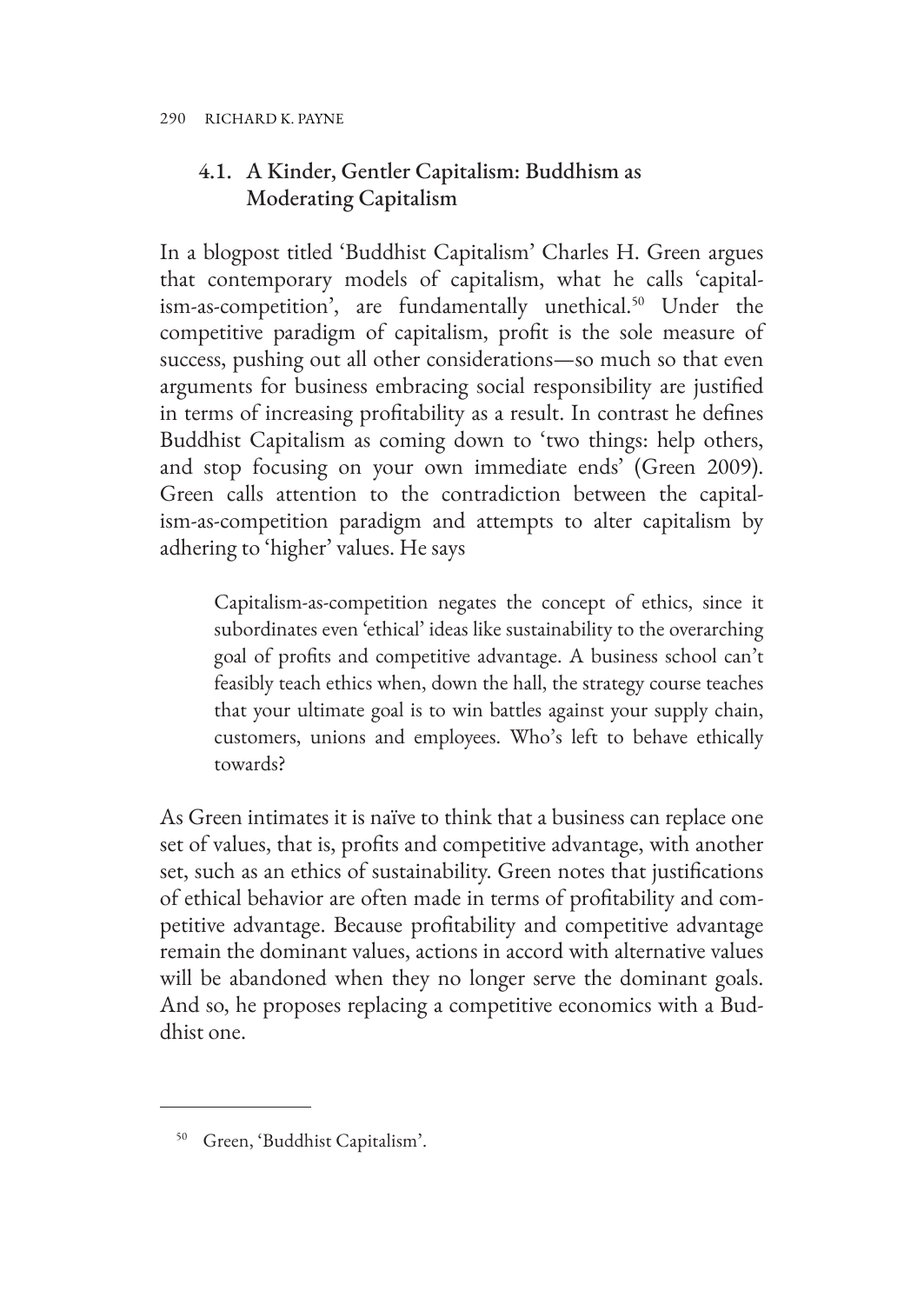## 4.2. Redefining Capitalism as Universally Beneficial

Jeffrey P. Colin's article, 'A Buddhist and a Capitalist', is based on the idea that capitalism properly managed is good. In order to reach this conclusion Colin first redefines the function of economic systems. According to Colin, an economic system is not a 'game' with winners and losers. Instead

An economic distribution system exists not to serve the pleasures or diversions of distinct groups of individuals, but to serve the needs of society as a whole. Any other understanding of economic distribution is a perversion of reality; one that is based on the delusional assumption that there is something that can be 'won' in such systems.<sup>51</sup>

In contrast to the neo-liberal assertions that they are opposed to government intervention in the market place (which we saw above is rhetorical cover for governmental intervention in favor of 'promarket rules, institutions and politics'), Colin asserts that capitalism is capable of serving the interests of 'most people in the world, if it is tempered by rational and carefully crafted regulations'. Such regulations are to 'eliminate corruption' in the system, since 'human biases, mental and societal illnesses, and other flaws of humanity prevent us from ever truly operating in a completely fair manner'. Regarding these limitations on a perfect capitalism, Colin comments that 'From a Buddhist perspective, this is simple acceptance of what is'.52 For Colin recognizing human frailty, incompetence, and corruption means that a properly functioning capitalism is one constrained by 'laws and rules' the creation of which is in accord with the Buddhist principle of compassion, 'Compassionate action in a capitalist state requires the creation of social structures to maintain some level of stability and safety'.

<sup>51</sup> Colin, 'A Buddhist and a Capitalist'.

<sup>&</sup>lt;sup>52</sup> Emphasis in original. Colin was probably not intending to reinterpret a doctrinal concept, but only invoking what he considers a common Buddhist trope.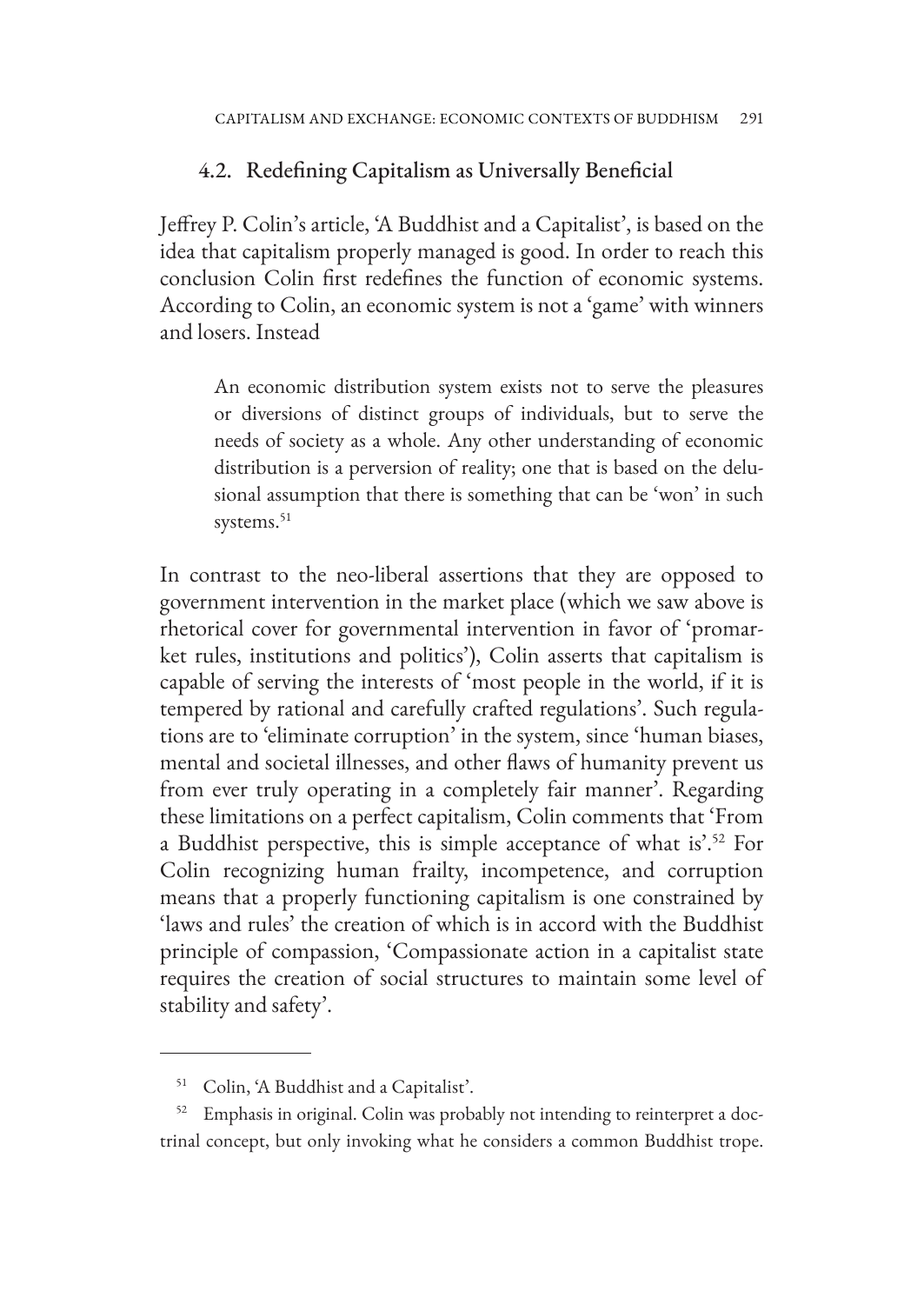With this vision of a capitalism constrained in accord with the principle of compassion, Colin concludes by saying that

there is no reason why capitalism cannot be supported in a manner in line with the most basic of Buddhist beliefs. The primary reason I believe in capitalism, put in the most basic terms, is that it recognizes human weaknesses and frailties, yet still provides opportunities for compassionate function.

The issue that is missed by both of these authors, however, is that it is not a matter of one person or one business acting in isolation, but rather the entire social, legal, economic, and financial system that mediates against acts that do not directly serve the values of profitability and competitive advantage. While such authors are optimistic about shifting to a form of capitalism remodeled by Buddhist values, the systemic societal structures mitigate against it.<sup>53</sup>

Moving beyond these two examples, which accord with 'main-

However, that trope is just exactly a popularized version of a key Mahāyāna Buddhist doctrine, *tathatā*. *Tathatā* is used as a term for actual nature of existents as '"ever thus" or "just so" and free of all conceptual elaborations', having therefore a more '"positive" connotation than emptiness'. More technically, in Yogācāra thought, *tathatā* 'refers to the ultimate wisdom that is free from the subject– object distinction'. Buswell & Lopez, *Dictionary*, 899 (sv. 'tathatā'). From a different perspective, in relation to this kind of rhetoric Matthew King cites Slavov Žižek as 'arguing that certain mainstream Buddhist practices (like the New Age and self-help embrace of "Asiatic spirituality") that aim to "accept social reality as it is" are in fact paradigmatic symptoms of our late-capitalist condition' (King, 'Buddhist Economics').

<sup>53</sup> An important exception needs, however, to be drawn between corporations that are publicly traded, and privately held companies. The case in point is Patagonia's recent move to only provide other companies with their logo wear that are B corporations, that is, companies that are certified as meeting environmental, and social standards. Patagonia's current mission statement is 'We're in business to save our home planet'. Patagonia is free to pursue this mission, because it is privately held.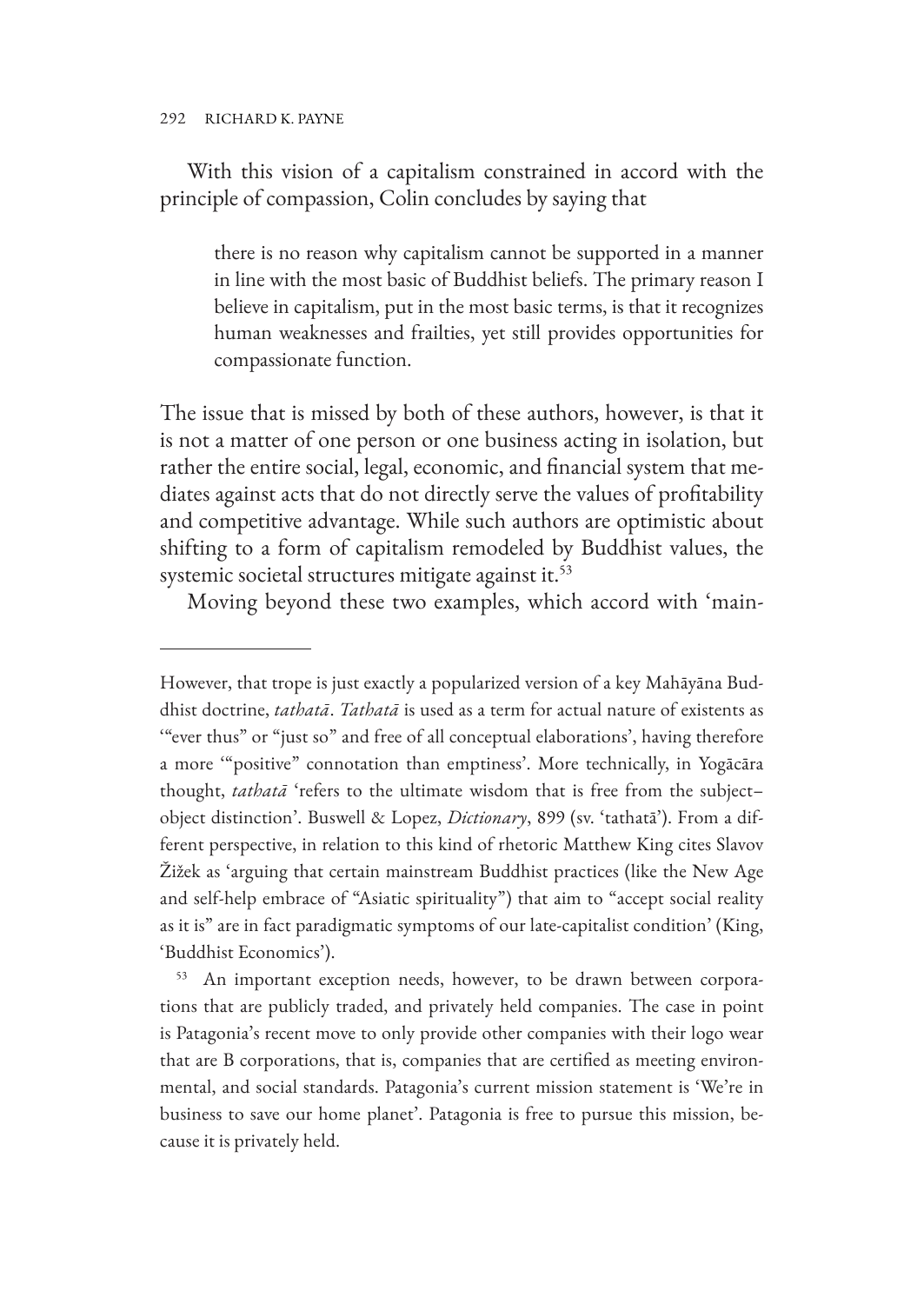stream Buddhist economics' we encounter approaches that actively interpret Buddhism as a form of neoliberal thought. Rather than being typical of Buddhist economics, these are more idiosyncratic and relative outliers. By their very extremity, however, they provide us an opportunity to see Buddhist economics in general as not simply a project in applied ethics, but also profoundly interpretive in nature.

## 4.3. 'Zen Capitalism': A Buddho-Capitalist Hybrid

A blog by Audrey C, a self-described 'Anarcho-Capitalist Secular Buddhist', called 'Enlightened Self-Governance'54 includes a post titled 'Why 'Zen Capitalism'', which explains why she chose 'zencapitalism' as the address for her subdomain within the libertarian website liberty.me. In keeping with the libertarian orientation of the website she presumes that all her readers know that capitalism 'is more than just an economic system—it's a power catalyst for freedom, a celebration of human ingenuity expressed in industry, trade, and ownership of private property in pursuit of profits'.<sup>55</sup>

Although only claiming to speak for herself, Audrey C expresses a vision of Buddhism concordant with capitalism. Specifically, she argues that Buddhism is 'highly individualist'. She argues for this understanding of Buddhism by pointing out the differences between different Buddhist countries—they look different, their artistic imagery is different, and their particular Buddhist traditions are different. She also argues that Buddhism is individualistic for practical reasons. Last, she asserts that 'Buddhism itself recognizes that…we all experience the world differently' as evidenced by the need for teachers to engage students in many different ways. This representation of Buddhism seems to be motivated by the opposition inherent in libertarian thought between individualism (good) and collectivism (bad). The argument seems to be that if capitalism as good is identified as

<sup>54</sup> On the libertarian website Liberty.me < https://liberty.me/>.

<sup>55</sup> https://zencapitalism.liberty.me/why-zen-capitalism/, accessed January 8, 2019.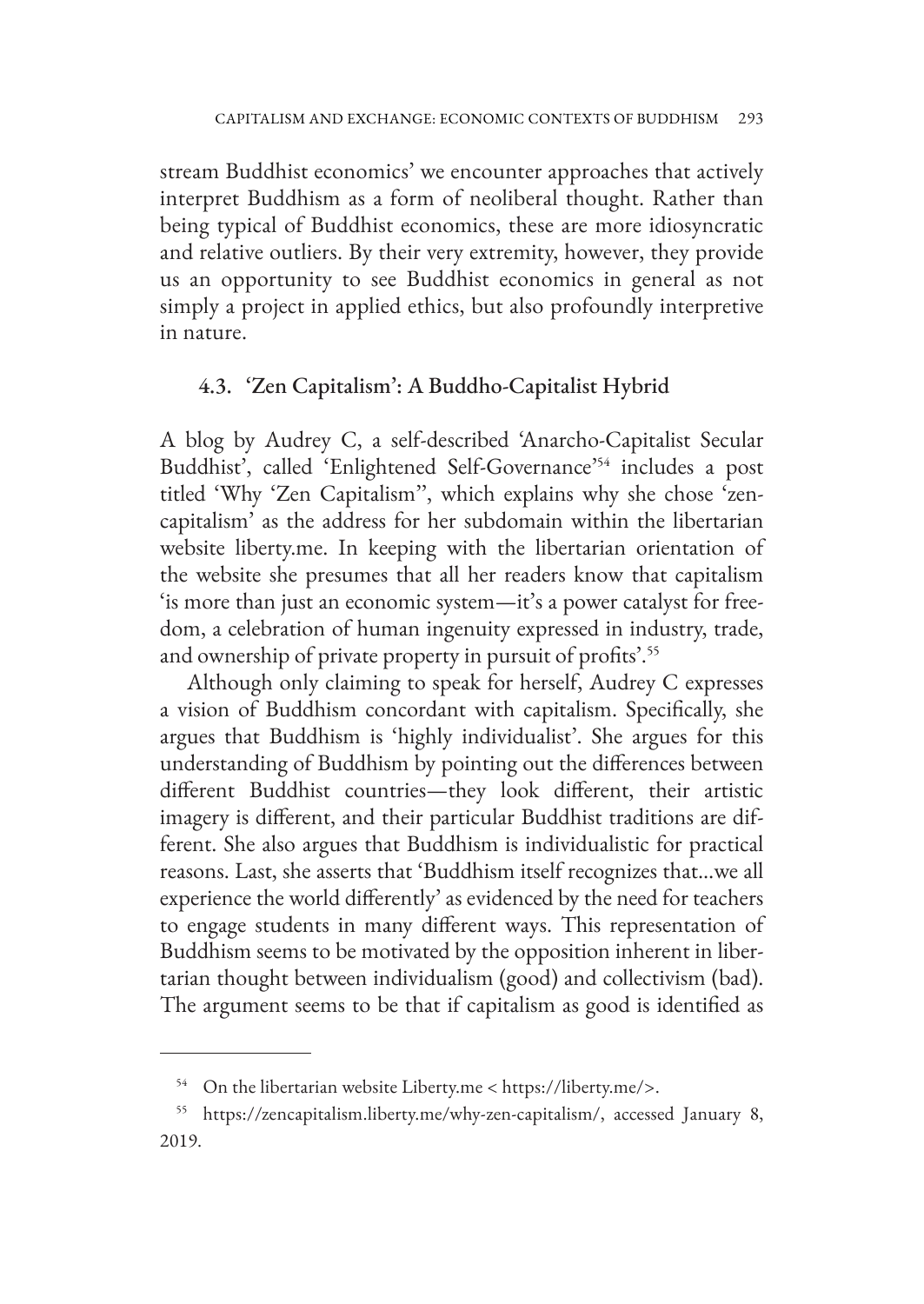individualistic, and Buddhism is individualistic, then Buddhism is good like capitalism. (Note that as abstracted here, the argument participates in the fallacy of the undistributed middle.)

The contemporary representation of the goal of Buddhism as the alleviation of suffering (without any further nuancing of what that means contextually) plays into Audrey C's representation of capitalism as being concordant with Buddhism. 'Capitalism results in an increase of wealth, which is (of course) a reduction of poverty, and the elimination of suffering'. While Audrey C's exposition is not only distinctly idiosyncratic, it is also distinctly simplistic.

### 4.4. Goal explained in Capitalist Terms

Given the hegemonic dominance of the neoliberal image of the individual as making choices so as to maximize benefits, it is perhaps unsurprising that like many in self-help Buddhism and mindfulness circles, Phra Nicholas Thanissaro argues for the practice of meditation largely because he claims that it benefits the individual.<sup>56</sup> Although not explicitly invoking capitalism, Thanissaro's rationale is consistent with neoliberal capitalist conceptions of the self. According to Thanissaro the benefits to the individual range across four levels: brain physiology, clinical, personality and society. Exemplary of the benefits claimed at each level are training the 'rational' prefrontal cortex to control the 'emotional' limbic system, $57$  reducing stress and anxiety, as well as positive changes in the areas of 'happiness and positive affect, personality and self-esteem, self-actualization, empathy, spirituality and enhanced learning ability',<sup>58</sup> and reduction of social problems like drug abuse and criminality.

<sup>&</sup>lt;sup>56</sup> It may be argued that religious traditions have always been promoted on the basis of benefit to the individual—but that perspective seems only apply in limited contexts, such as the modern and possibly mystery cults. To treat it as universal is to again naturalize the individual orientation of neo-liberalism, and ignore the long history of royal decisions that established religion.

<sup>57</sup> Thanissaro, 'The Spiritual Benefits of Meditation', 44.

<sup>58</sup> Ibid, 47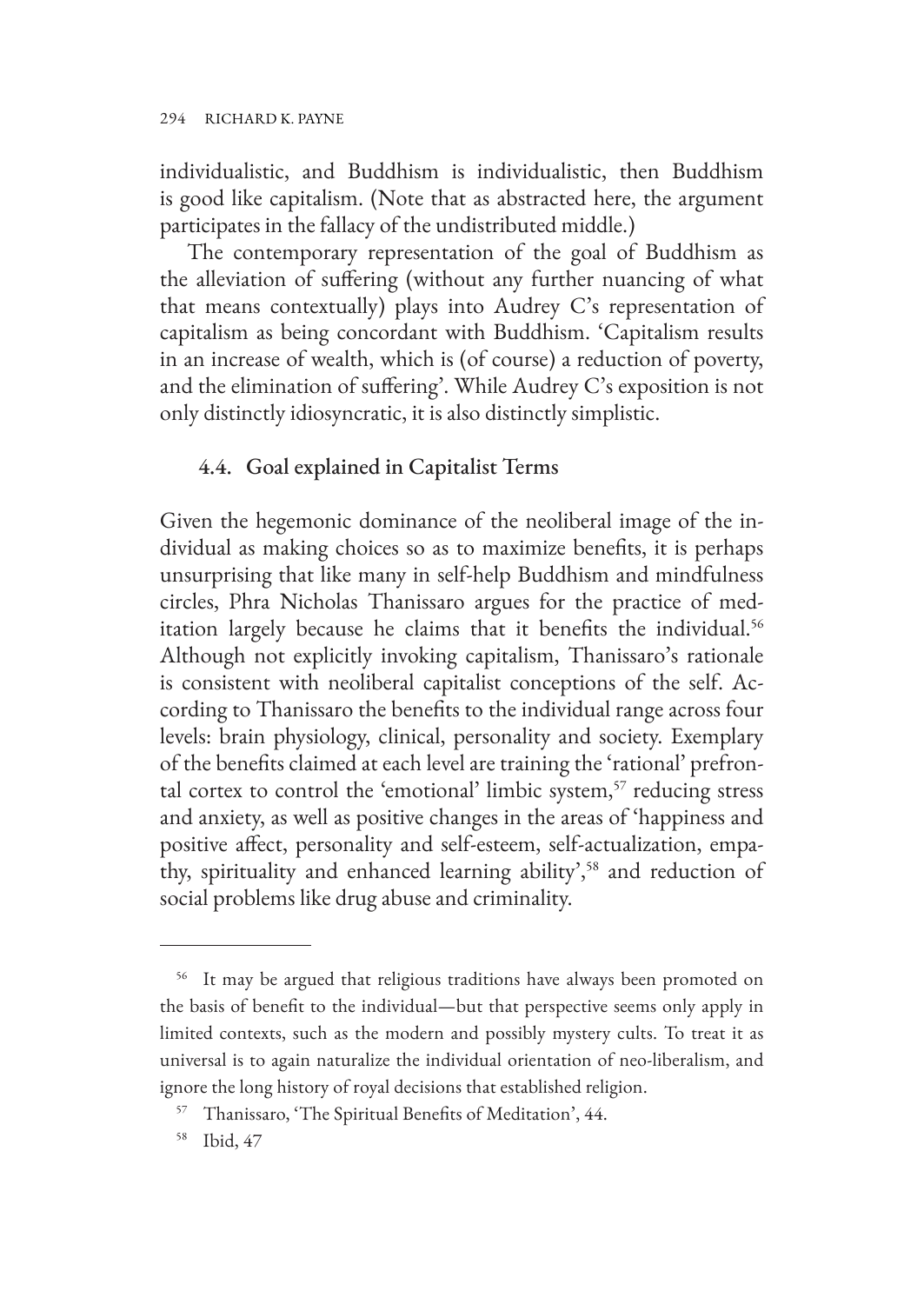In addition to emphasizing the individually beneficial character of meditation, P.N. Thanissaro's argument accords with neoliberal conceptions regarding rational control. Expressed in terms of hypothetical functions of different brain structures is another way in which neoliberal conceptions regarding human existence are naturalized.

#### **Conclusion**

In closing we can point to two specific instances of the neoliberal reforming of Buddhism. In the context of the culture of self-help, neoliberal capitalism places the consumer in the position of determining the forms that the teachings take. Authority over the tradition shifts from monastic teachers authorized by the tradition's long-standing system for conferring such authority to the consumer as an autonomous individual making rational choices. If one were to say that it has always been the case that teachings that don't sell, don't get taught, then that in itself simply evidences the fact of neoliberal ideology having been naturalized. Equally, to claim that this is a kind of 'democratizing' of the tradition is to confuse democracy with the freedom to select one's purchases—a trivializing of the concept of democracy that pervades neoliberal ideology.

More broadly, one can understand the dynamic of neoliberal capitalism's effect on Buddhism as a modern corollary of the historical process described by Richard Horsley by which 'cultural elites in the dominant society, [who are] no longer satisfied with their own traditional religion or seeking solutions to their own spiritual malaise, construct subject people's religion for their own purposes'.<sup>59</sup> Horsley is referring here to the establishment of the project of comparative religion as an academic undertaking in the nineteenth century. The project of comparative religion parallels the interest in Buddhism, itself motivated by the personal desire to find solutions to one's own problems in the religion of the Other.<sup>60</sup> By the second

<sup>59</sup> Horsley, 'Religion and Other Products of Empire', 14.

<sup>60</sup> Tweed, *The American Encounter with Buddhism*.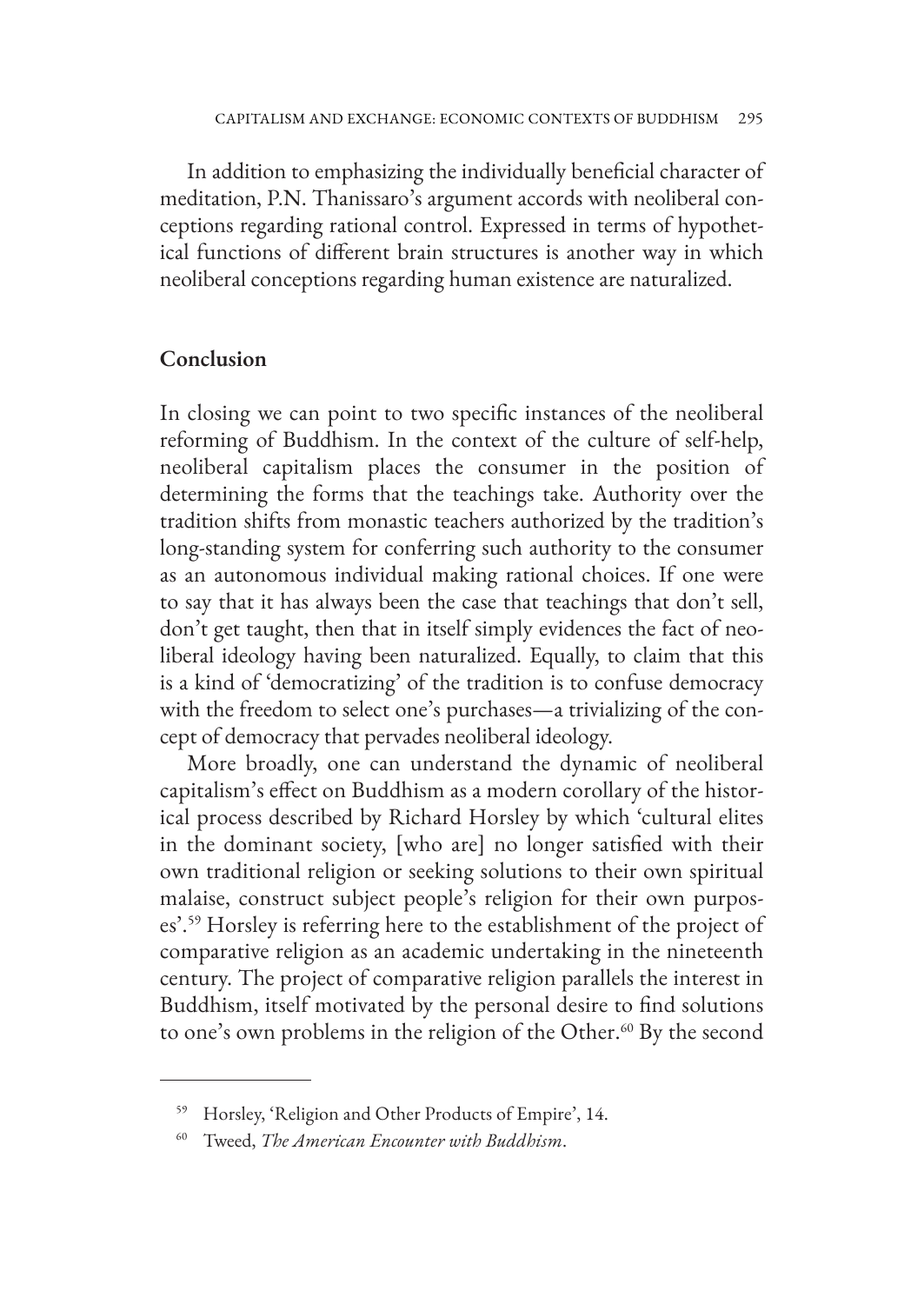half of the twentieth century, the machinery of neoliberal capitalism treated Buddhism as simply one more set of cultural resources to be colonially appropriated and reinterpreted for solutions for individual malaise, stress, and unhappiness, and then marketed as such.

The image that Monteiro presents—of a Buddhism constituted of commodified practices marketed to lay customers—is, firstly, deeply anachronistic. Teaching meditation practices to lay adherents is itself a largely modern phenomenon.<sup>61</sup> Commodification and marketing of that instruction is even more modern. The confident projection of the socio-economic relations involved in that modern capitalizing on meditation backwards to the time of the Buddha is more, however, than simply naïve. It evidences the successful dehistoricizing of capitalism as well as the universalizing of neoliberal conceptions of the self and society.

It is now well-established that Buddhist monks and monasteries engaged in economic exchanges. Works such as those of Gregory Schopen, Matthew Milligan, Johan Elverskog, and Michael Walsh have displaced the idealized representation that originated from mistaking the *vinaya* as descriptive instead of normative. Even so, the economic study of Buddhism is in its infancy, and we do not know as much as we would like about the economic behavior of Buddhist practitioners and institutions in the premodern period. What we do know, however, is that late modern forms of commodification and marketing are not the norm across the two and a half millennium of Buddhist history.

<sup>61</sup> Jordt, *Burma's Mass Lay Meditation Movement*; and Braun, *The Birth of Insight*. This is not to deny the existence of groups of lay practitioners in Buddhist history. However, the laity involved were most commonly social elites, and thus these instances differ from the idea that meditation is appropriate for everyone as it is marketed today.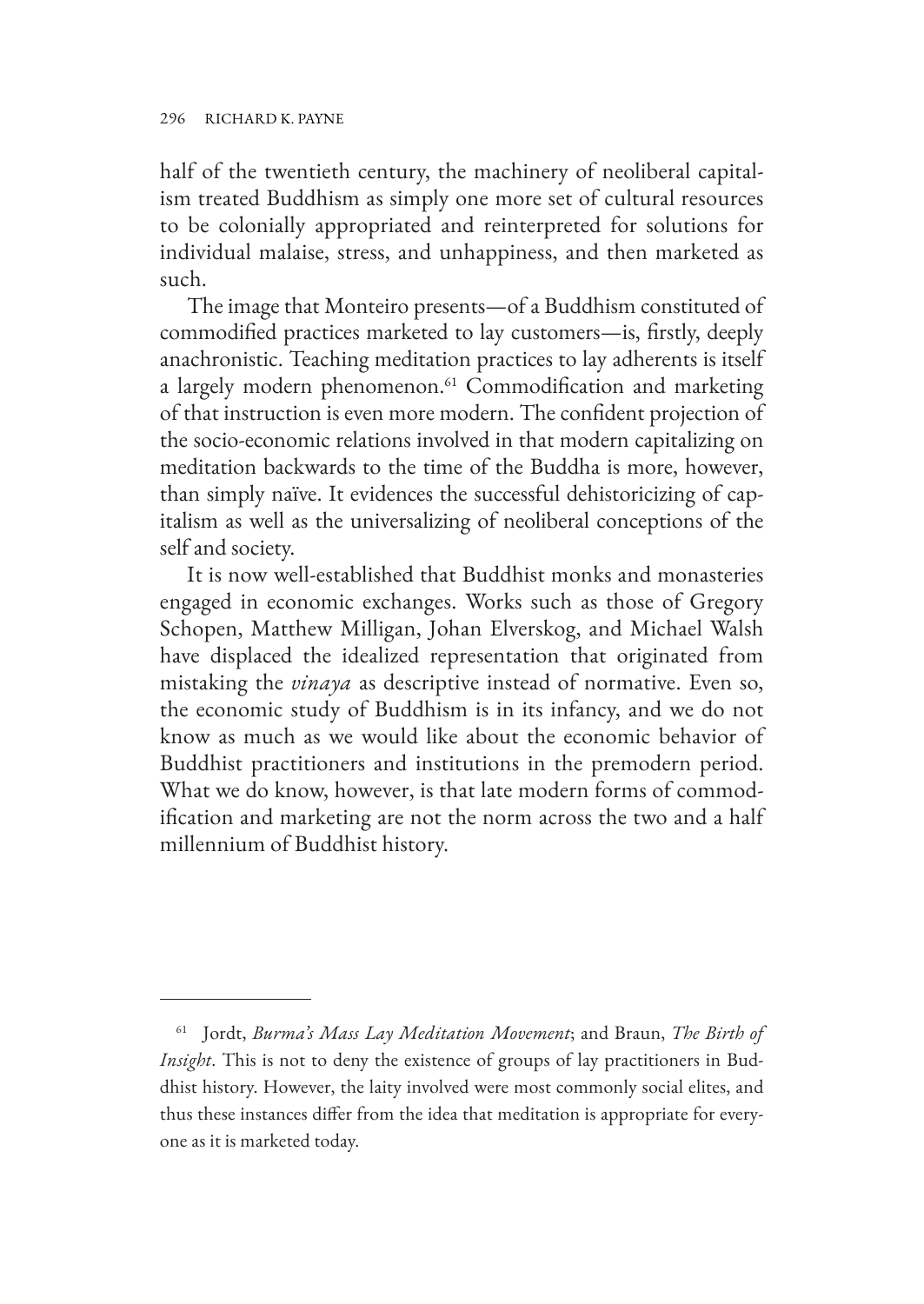## **Bibliography**

- Ammerman, Nancy T. 'Studying Everyday Religion: Challenges for the Future'. In *Everyday Religion: Observing Modern Religious Lives*, edited by Nancy T. Ammerman, 219–238. New York: Oxford University Press, 2007. https://doi.org/10.1093/ acprof:oso/9780195305418.001.0001.
- Baumol, William J., Robert E. Litan, and Carl J. Schramm. 'The Four Types of Capitalism, Innovation, and Economic Growth'. In *The Oxford Handbook of Capitalism*, edited by Dennis C. Mueller, 115–128. New York and Oxford: Oxford University Press, 2012. https://doi.org/10.1093/ oxfordhb/9780195391176.013.0005.
- Braun, Erik. *The Birth of Insight: Meditation, Modern Buddhism, and the Burmese Monk Ledi Sayadaw*. Chicago and London: University of Chicago Press, 2013.
- Briggs, R. A., 'Normative Theories of Rational Choice: Expected Utility'. In *The Stanford Encyclopedia of Philosophy* (Spring 2017 Edition), edited by Edward N. Zalta. https://plato.stanford.edu/ archives/spr2017/entries/rationality-normative-utility/.
- Buswell, Robert E. Jr., and Donald S. Lopez Jr. *The Princeton Dictionary of Buddhism*. New Jersey: Princeton University Press, 2013.
- Cerny, Philip G. 'Embedding Neoliberalism: The Evolution of a Hegemonic Paradigm'. *The Journal of International Trade and Diplomacy* 2, no. 1 (Spring 2008): 1–46.
- Colin, Jeffrey P. 'A Buddhist and a Capitalist'. Accessed Tuesday, January 8, 2019. https://www.huffingtonpost.com/jeffrey-pcolin/a-buddhist-and-a-capitali\_b\_2683310.html.
- Elverskog, Johan. *The Buddha*'*s Footprint: An Environmental History of Asia*. Philadelphia: University of Pennsylvania Press, 2020.
- Green, Charles H. 'Buddhist Capitalism'. Trusted Advisor Associates. October 26, 2009. https://trustedadvisor.com/ trustmatters/buddhist-capitalism.
- Hamilton, Malcolm. 'Rational Choice Theory: A Critique'. In *The Oxford Handbook of the Sociology of Religion*, edited by Peter B. Clarke. New York: Oxford University Press,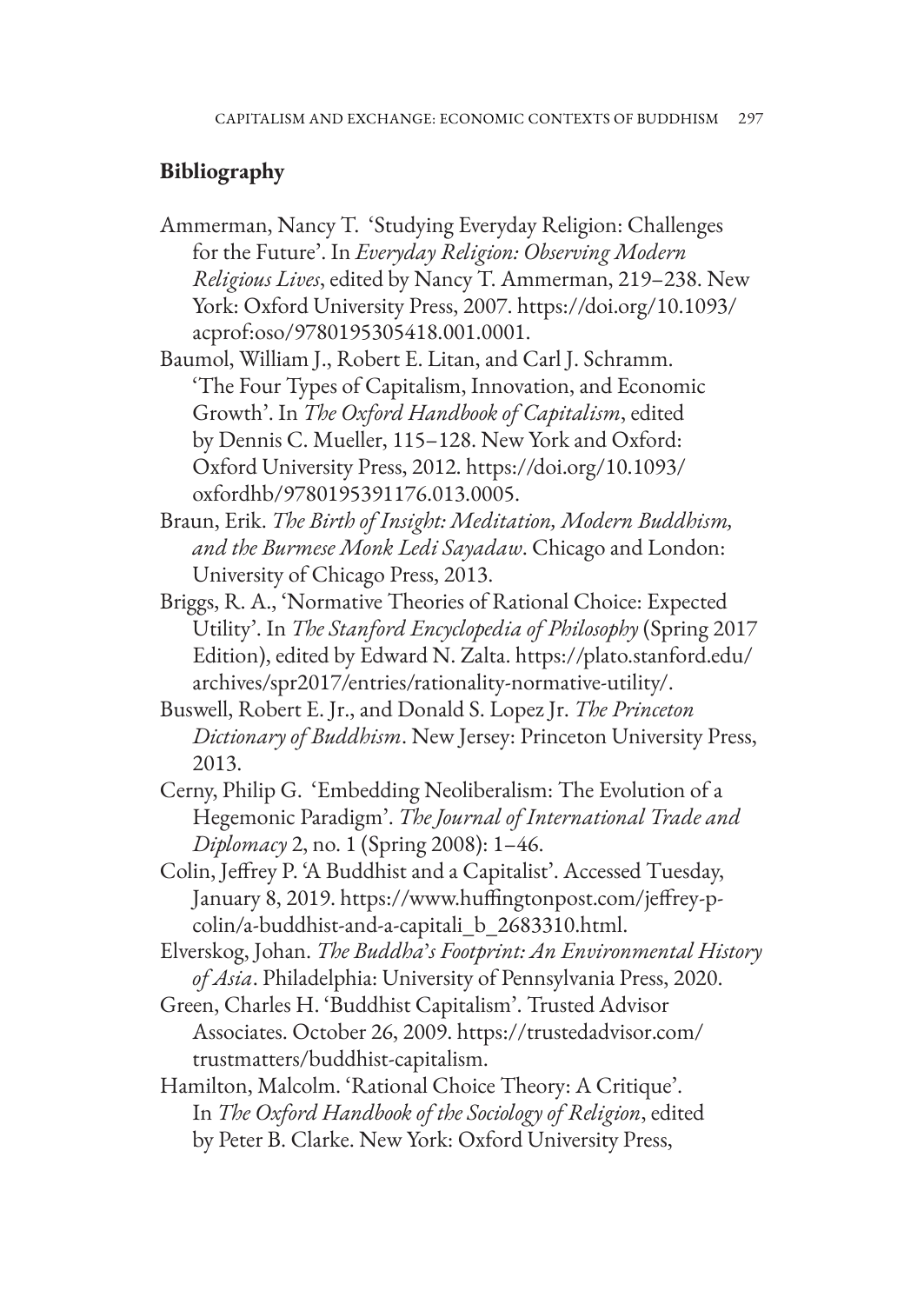2009 (online), 2011 (print). https://doi.org/10.1093/ oxfordhb/9780199588961.013.0007.

- Horsley, Richard A. 'Religion and Other Products of Empire'. *Journal of the American Academy of Religion* 71, no. 1 (March 2003): 13–44.
- Jeffries, Stuart. *Grand Hotel Abyss: The Lives of the Frankfurt School*. London and New York: Verso, 2016.
- Jordt, Ingrid. *Burma's Mass Lay Meditation Movement: Buddhism and the Cultural Construction of Power*. Athens: Ohio University Press, 2007.
- Keil, Roger. 'The Urban Politics of roll-with-it Neoliberalization'. *City* 13, no. 2-3 (June–September 2009): 230–245. https://doi. org/10.1080/13604810902986848.
- King, Matthew. 'Buddhist Economics: Scales of Value in Global Exchange'. New York: Oxford Handbooks Online, 2016. https:// doi.org/10.1093/oxfordhb/9780199935420.013.64; n.p.
- Krugman, Paul. 'The Case for a Mixed Economy'. *New York Times*, December 22, 2018. https://www.nytimes.com/2018/12/22/ opinion/the-case-for-a-mixed-economy.html/
- Offer, Avner. 'Between the Gift and the Market: The Economy of Regard'. *The Economic History Review, new series* 50, no. 3 (August 1997): 450–476.
- Purser, Ronald E. *McMindfulness: How Mindfulness Became the New Capitalist Spirituality*. London: Repeater Books, 2019.
- Seele, Peter, and Lucas Zapf. 'Economics'. In *The Oxford Handbook of the Study of Religion*, edited by Michael Stausberg and Steven Engler, 112–123. Oxford and New York: Oxford University Press, 2016.
- Shields, James Mark. 'Buddhist Economics: Problems and Possibilities'. In *Oxford Handbook of Buddhist Ethics*, edited by Daniel Cozort and James Mark Shields. New York: Oxford University Press, 2018. https://doi.org/10.1093/ oxfordhb/9780198746140.013.2.
- Stark, Rodney, and William Sims Bainbridge. *A Theory of Religion*. New Brunswick, NJ: Rutgers University Press, 1996. First published 1987 by P. Lang.
- Stoll, Steven. 'A Metabolism of Society: Capitalism for